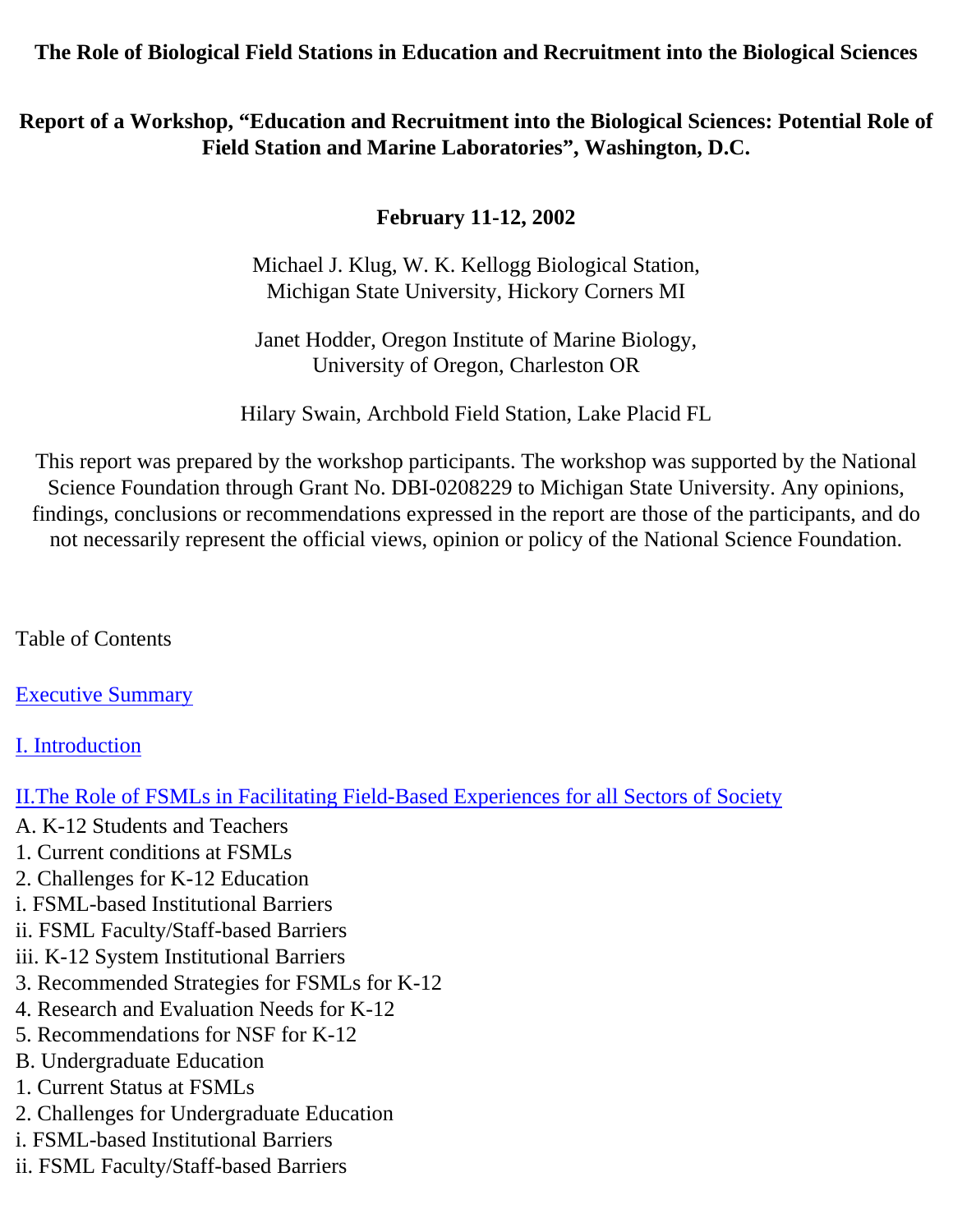- iii. Institutional Student-based Barriers
- iv. Personal Student-based Barriers
- 3. Recommended Strategies for FSMLs for Undergraduate Education
- 4. Research and Evaluation Needs for Undergraduate Education
- 5. Recommendations to NSF for Undergraduate Education
- C. Community and Continuing Education
- 1. Current Status at FSMLs
- 2. Challenges for Community and Continuing Education Programs
- 3. Recommended Strategies for FSMLs for Community and Continuing Education Programs
- 4. Research and Evaluation Needs for Community and Continuing Education Programs
- 5. Recommendations to NSF for Community and Continuing Education Programs

# [III. Increasing Diversity Within All Forms of Education Programming at FSMLs](#page-15-0)

- A. Challenges To Increasing Diversity
- i. FSML-based Barriers
- ii. Student-based Barriers
- B. Recommended Strategies for FSMLs for Increasing Diversity
- C. Recommendation for NSF for Increasing Diversity
- [IV. References Cited](#page-19-0)

# [V. Appendix A. Participants in Workshop](#page-19-1)

# <span id="page-1-0"></span>I. Introduction

Human impact on biological functions over the past century is unprecedented and the need to understand this impact has never been greater. This need can only be satisfied by an increased penetration of scientific knowledge into all sectors of society. Various sectors of society use and develop natural landscapes without understanding the human impact on these systems. Awareness of the complexity and services provided by these systems needs to be instilled at an early age and continue over a lifetime. Education in these areas can be enhanced through field based educational programs and experiences. Field experiences provide a venue for the actual conduct of science and experiencing inquiry-based learning in all types of biology. The challenge is to provide opportunities to experience field biology to all sectors of society including those concentrated in urban settings.

Within the scientific community, research challenges are increasingly those associated with higher orders of biological interactions involving integrative and interdisciplinary questions. Continuous recruitment of scientists into biological and environmental sciences is required to sustain and enhance these levels of research. During their K-12 and undergraduate careers students need exposure to the complexity of field studies to develop and refine interests in continuing their interests and studies in these directions. Students that go onto careers in other disciplines also benefit from FSML type experiences because they bring the perspective of interdisciplinary problem solving in complex systems to these other disciplines.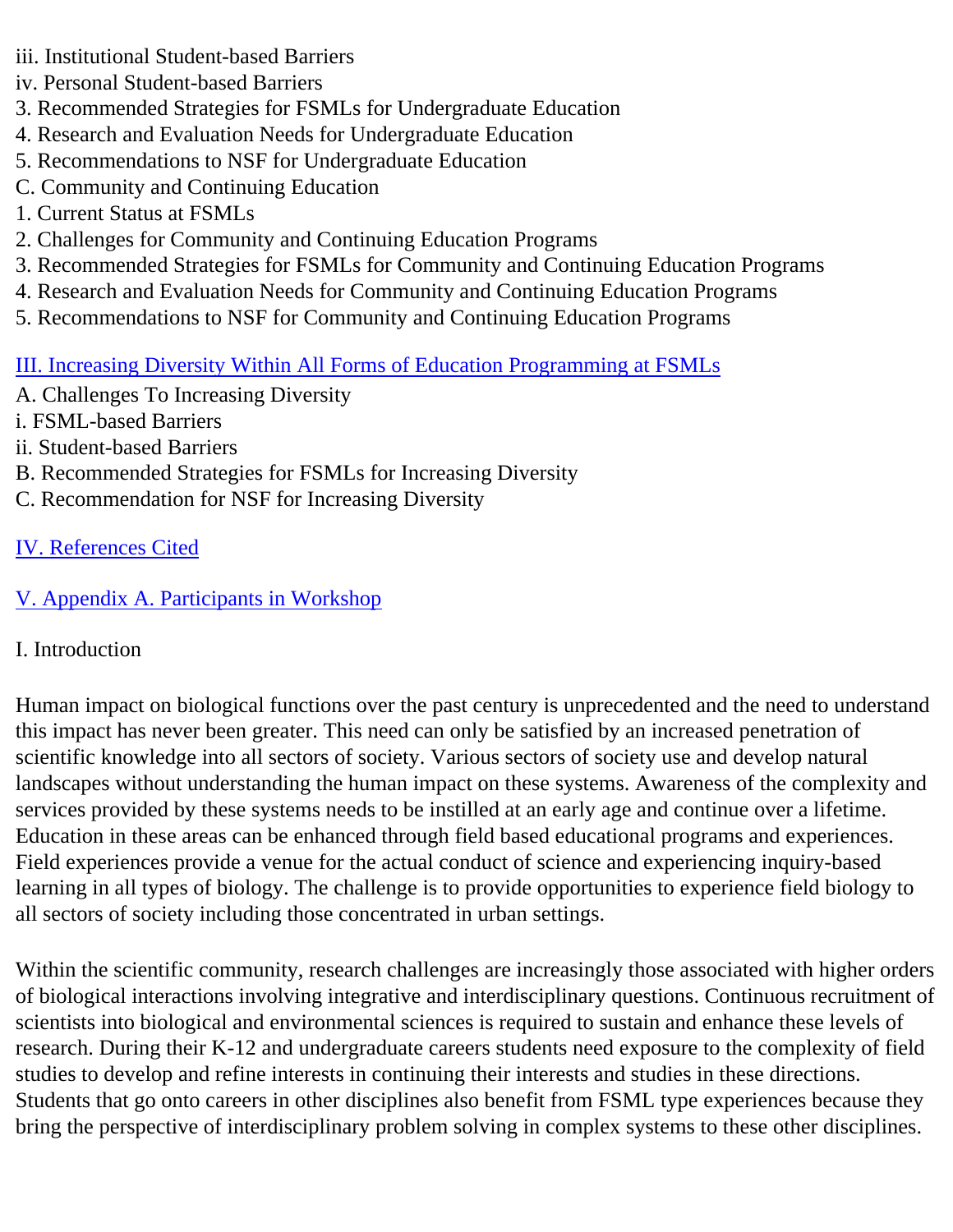Biological field stations and marine laboratories (FSMLs) are recognized as a national resource for environmental and biological research and educational activities. A basic feature of all FSMLs is the synergistic interaction between research and education (Lohr et al., 1995). The permanent staff, visiting scientists, and scientific networks at FSMLs hold a tremendous depth of knowledge about local ecosystems and organisms providing an atmosphere conducive to scholarship and learning that can't be matched in any other setting. They serve as a gateway into the complexity of biological sciences. FSMLs are to the study of higher-order biological systems what research and teaching hospitals are to the medical sciences. In spite of their varying size, location, mission and sponsorship, the majority support and have the capacity to expand their educational programming. There are also two well-developed organizations which provide mechanisms for sharing successful models of program development, learning, and recruitment. The Organization of Biological Field Stations (OBFS) has a membership of 196 institutions, and the National Association of Marine Laboratories (NAML) has a membership of 126 organizations.

A workshop was held at the NSF (February 11-12, 2002) and participants were charged with examining the role of FSMLs in enhancing educational opportunities.

The primary goals of the workshop were to:

- 1. Explore educational opportunities which capitalize on the unique learning environment of FSMLs
- 2. Explore the role that FSMLs can play in enhancing recruitment into the biological sciences.

Working sessions explored the topics of facilitating field based experiences for three groups:

- A. K-12 students and teachers
- B. Undergraduates
- C. Community and continuing education individuals

A common discussion for each working session was an exploration of ways to increase the diversity of the participants within all forms of educational programming at FSMLs. Each session also had a discussion centered on the need for an evaluation component to educational efforts.

For each group workshop participants discussed:

- 1. The current conditions at FSMLs.
- 2. The challenges and barriers to greater participation by the educational group.
- 3. Strategies that FSMLs could undertake to enhance participation and increase the diversity of participants.
- 4. Research and evaluation needs.
- 5. Recommendations for the FSML community and for the NSF.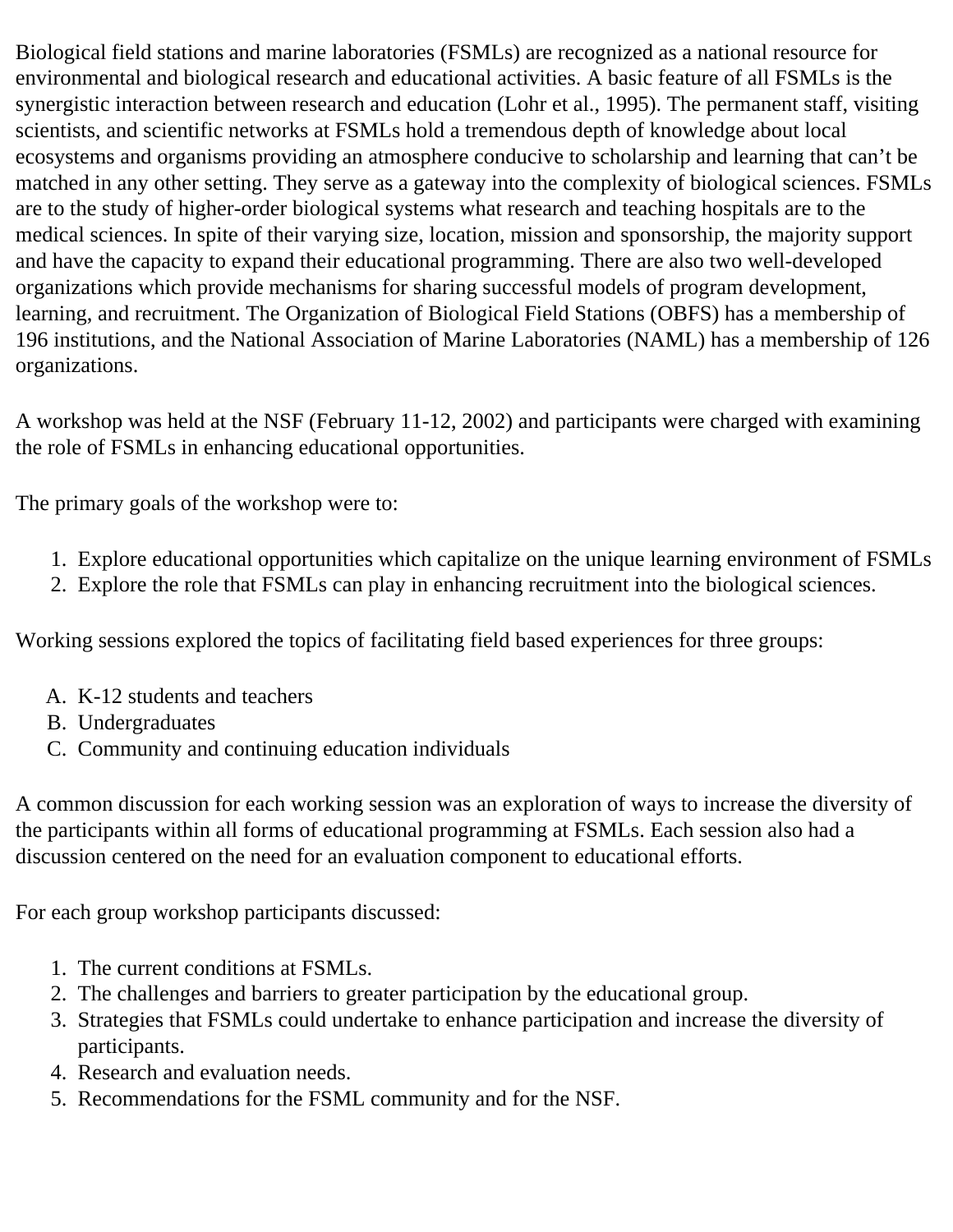<span id="page-3-0"></span>II. The Role OF FSMLs in Facilitating Field-Based Experiences for all Sectors of Society

# A. K-12 STUDENTS AND TEACHERS

The importance of an early exposure to a field experience is emphasized by the understanding that if a child has not had a positive experience in the field by age 8 or 9 that they will have little interest in the environment in later life (Pyle, 2001). These early experiences are often through family or school activities. In the case of school activities field experiences are most meaningful if they are part of, or linked to, a student's science curriculum rather than an isolated "field trip". In this manner the field experience can be integrated with classroom activities. Successful linkage however often requires that teachers also have had previous exposure to field experiences, which often is not the case. Field experiences can also have a positive influence on heightening students' interest in science and serve as an entry point to considering a career in science. Many researchers in the field biological sciences point to early field exposure as being the life changing experience, which lead to their continued interest in science.

FSML facilities and their staffs are excellent resources for providing field experiences for students and their teachers. They provide access to field sites along with knowledge of how to use them for research and learning. The research expertise embodied by the FSML staff and scientists is readily applicable to inquiry-based teaching and often covers subject material that is translatable and of innate interest to teachers and their students. It is not difficult for students, teachers, and FSML researchers to be equally engaged in an active learning experience.

# 1. CURRENT CONDITIONS AT FSMLs

The extent of K-12 programs at FSMLs is not well documented, however in a survey conducted in 1995, 36% (N=77) reported that they conduct K-12 programs (Lohr, 1995). An informal survey conducted at the 1998 annual OBFS meeting indicated that 71.4% (N=42) had K-12 programs. These programs range from intense consistent programming to occasional visits to FSMLs. In general, information on programs is not well synthesized or documented, and additional data are needed on the extent of all education programs at FSMLs.

# 2. CHALLENGES FOR K-12 EDUCATION

Approaches for the K-12 audience must consider that each school system is faced with many different challenges in providing field experiences for students and their teachers. Likewise each FSML is faced with varying challenges to provide experiences for the K-12 system. In proposing programs we must consider barriers facing both schools and FSMLs.

i. FSML-based Institutional Barriers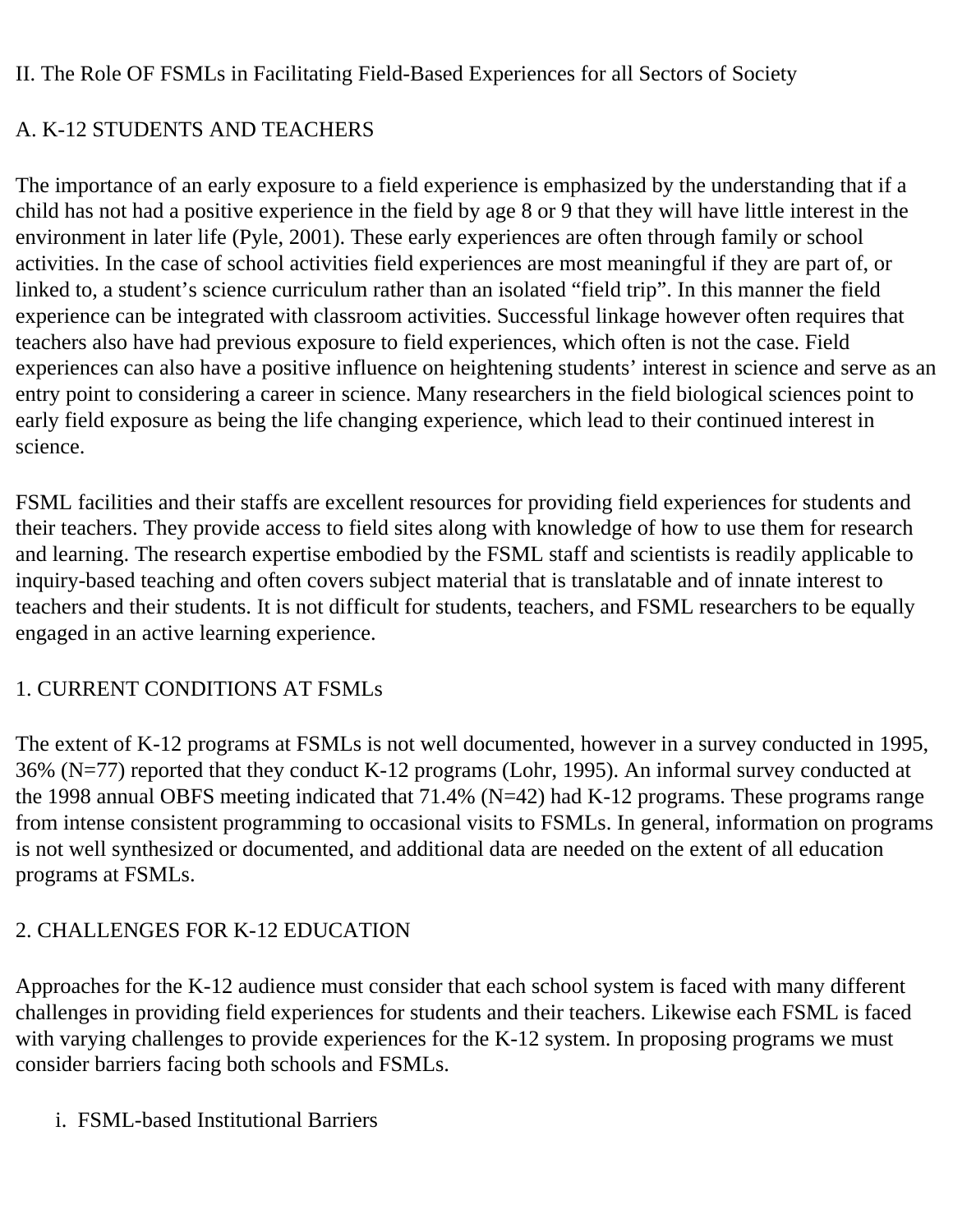- Lack of adequate education leadership and coordination in K-12 education at FSMLs.
- FSML-scientists fear of K-12 audiences compromising their research sites.
- Programs must ensure the continued integrity of the site.
- Lack of facilities at FSMLs to accommodate large group activities. Scale of programs need to be based on the total carrying capacity of the site, e.g., staff, facilities, and field sites.
- ii. FSML Faculty/Staff-based Barriers
	- Research faculty and FSML staff are often unfamiliar with educational needs of K-12 audiences and have limited experience in working with these audiences. Lack of research scientist's time and institutional rewards for non-research, non-university teaching activities.
	- Difficulties for FSMLs in developing relationships with Colleges of Education faculty or other science educators. Cultural differences between research and education faculty reduce probability for interaction, collaborative grant efforts, and cooperation.
- iii. K-12 System Institutional Barriers
	- K-12 teachers are often intimidated by their lack of knowledge about the "field" and by science faculty. Teachers and FSML faculty have few opportunities to interact, and discuss ways in which they could work together.
	- Urban teachers and students often have a fear of going into the field since it can be an environment quite foreign from that to which they are exposed to in their daily lives.
	- Teachers often feel overloaded and need help to determine how they would interface a field experience with their required curriculum.
	- Cost of and bus scheduling difficulties result in little monetary or time flexibility for conduct of field experiences.

# 3. Recommended Strategies for FSMLs FOR K – 12 AUDIENCES

FSMLs need to define their commitment and capacity to facilitate K-12 programs without compromising their staff, faculty, research sites, and other functions carried out within their facilities. Not all FSMLs will be able to support all scales of activities and the type of activities at FSMLs will be diverse. They can involve programs designed only for teachers or only for students, or in combination of both. They can be based either at a FSML, or at the school site, or a combination of both.

• For FSMLs that decide to develop strong K-12 programs the need for a well-trained educational coordinator is paramount. Strategies for shared coordination between consortia of FSMLs should also be considered.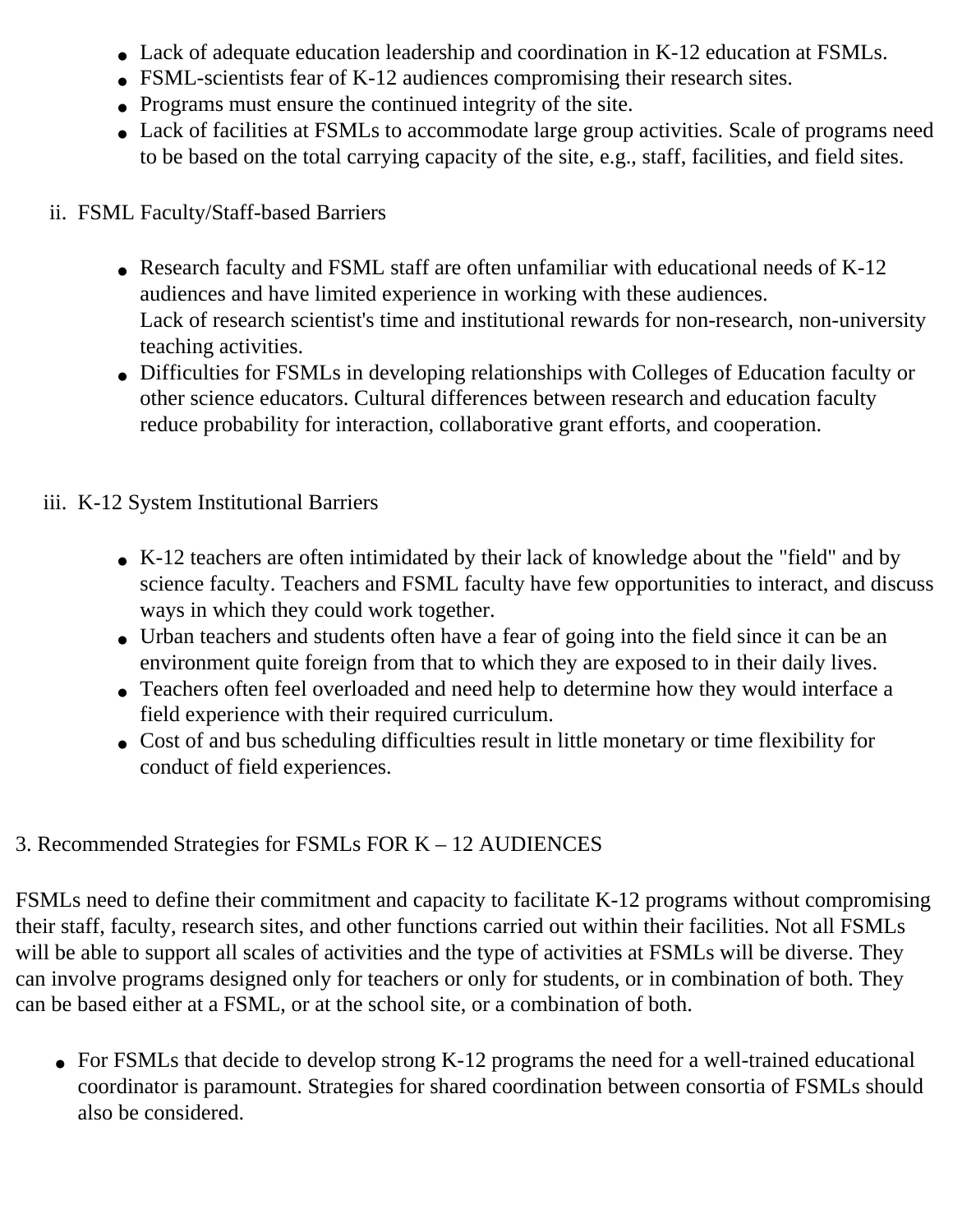- Few FSML faculty have the time or experience to become leaders in the K-12 education field. They do, however, have the expertise to provide relevant content for these experiences. Many faculty will participate in K-12 education programs if their time commitment can be minimized through adequate preparation and coordination provided by an education coordinator. Education coordinators can facilitate activities that fulfill the outreach component of many NSF disciplinary grants, thus assisting faculty to be successful in these endeavors.
- Engaging graduate students (e.g. via the NSF Graduate Teaching Fellows in K-12 education) and post-doctoral researchers in K-12 programs is recommended since it will provide them with experience teaching and an opportunity to learn about the challenges facing teachers. These interactions potentially lead to their continued future involvement with K-12 schools. Students are also often more comfortable working with someone closer to their own age.
- The link between science content and pedagogy is a significant need at all levels of science education. Linking research faculty and FSML education coordinators with college of education faculty or science educators will be important in order to integrate field experiences into curricular material and to have faculty presentations conform to appropriate pedagogy. The historic schism between scientists and science educators continues to be a barrier to reform in science education. The FSML environment has proved to be a formative setting for programs in which to break the barrier, e.g., as in the NSF DUE funded Faculty Institutes for Reforming Science Teaching project. Removing this barrier will require significant leadership and dialogue, by both parties, to bring these two groups together.
- Two mechanisms seem to have the most potential for connecting teachers with FSML research and thus preparing them to incorporate field activities into their classes:
	- 1. The provision of teacher professional development opportunities.
		- Working with teachers and curriculum specialists in the schools in developing direct (FSML experience) or indirect (e.g. school yard or distance learning) field experiences which integrate into the existing curriculum and meet district, state, and national science standards will lead to programs that will reach a large number of students. The types of programs developed will depend upon the needs of each school district but would likely include school or FSML-based workshops for teachers, content and pedagogy courses held at FSMLs to cross-walk curricula material with FSML experiences, or longer intensive professional development programs. This engagement with teachers is important if field experiences of any sort are going to become a sustained part of a school's science curriculum. Several FSMLs already have these types of partnerships and useful insights into the complexities of initiating partnerships with schools can be found in McKeown (2003).
	- 2. The engagement of teachers in research. Individual teachers who have an emerging or all ready developed interest in facilitating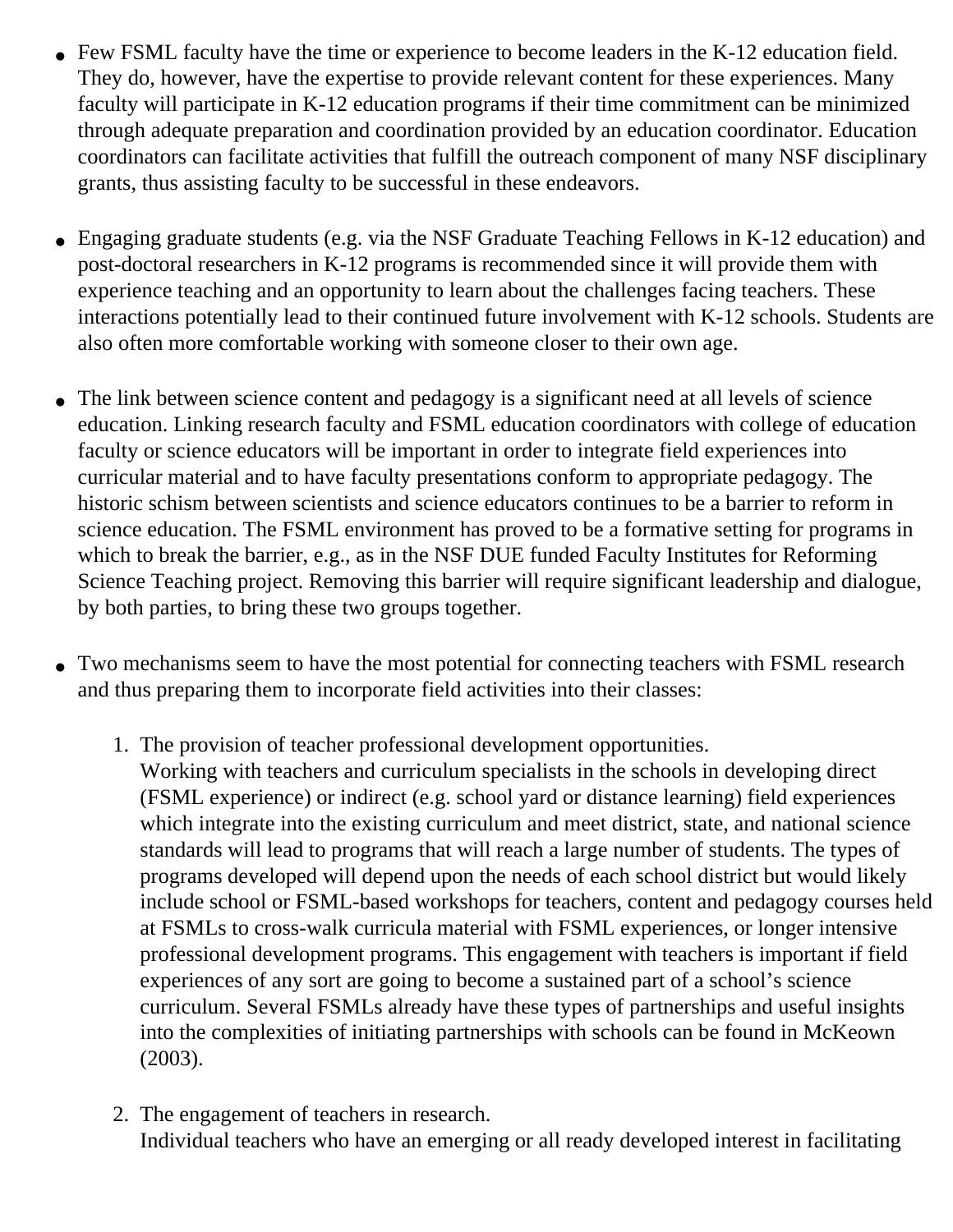field experiences should be identified and encouraged to pursue that interest. Several mechanisms for such involvement are possible including participation in intense field courses that are characteristic of FSMLs, the opportunity to conduct their own research, and their inclusion in research activities already underway. Several NSF programs facilitate these opportunities. For example, the NSF Research Experience for Teachers (RET) provides an opportunity for teachers to do their own research at FSMLs. This research should also provide increased opportunities for scientists and teachers to work together in developing curricular material with activities related to research in ecological and field biology.

- For programs that focus on direct interactions with students at FSMLs it is suggested that multiple approaches be considered. These approaches include short initial exposures at the elementary level through more intensive experiential experiences at the middle and high school level. In this manner, program effectiveness can be tracked over time through an opportunity for using repeated measures.
- The location of a field experience for K-12 students need not be at a FSML. Logistical difficulties and costs of field experiences can be reduced through experiences in or adjacent to schoolyards carried out by teachers or FSML personnel. Where appropriate this learning can be reinforced through visits to FSMLs that expand on a student's experiences through interactions with research faculty at the field site. Schoolyard experiences can be less intimidating as the first experiences in the environment for urban school students. After school programs held in the school yard or at a FSML could be an additional way to give students field experiences.

The use of distance learning does not replace field experiences, however they can reinforce and sustain students' or teachers' experiences in the field. Unconnected exposures to natural phenomenon, however attractive on television, are of much less use in the classroom. Students who have made a connection with some aspect of field biology through a visit to the field could use web-based materials to expand the impact of their field visit. For example, video observations of changes in plant phenology, or the availability of remotely sensed data, e.g., temperature, can lead to longer term projects associated with an initial FSML activity. It is suggested that there is coordination between education efforts currently underway in the LTER program and FSML program development in this area.

## 4. Research and Evaluation Needs FOR K – 12 AUDIENCES:

Some research, and a great deal of anecdotal evidence, points to the importance of exposure to field biology at the K-12 level as a mechanism for developing and retaining an interest in biology. Documentation of FSML use by K-12 audiences is incomplete, and there is no standardized instrument to assess the value of field experiences to school age children. Information of this nature will provide a measure of the real impact of experiences at FSMLs that can be used to address questions such as the following: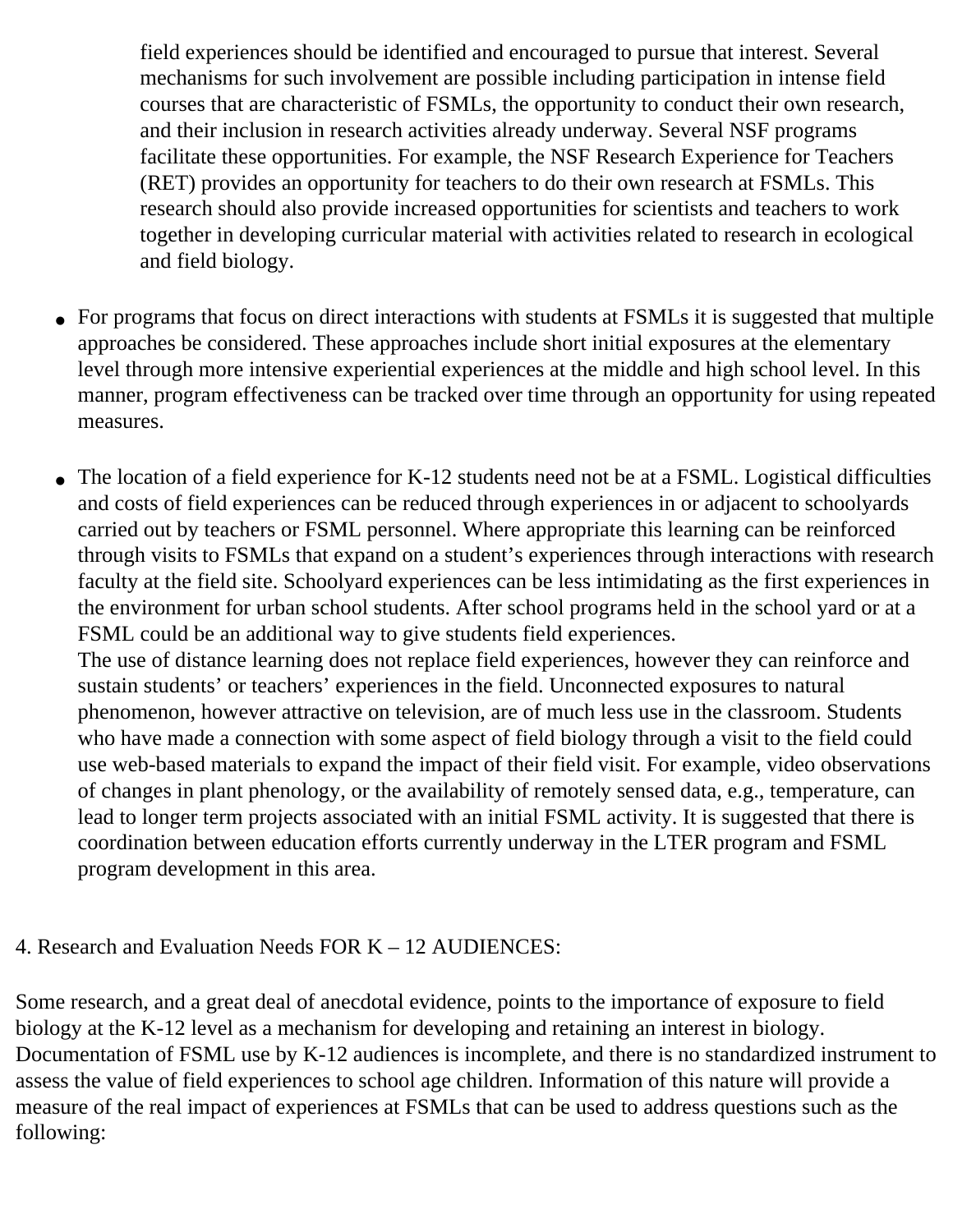- Do field experiences increase scientific literacy? Are students better able to synthesize across disciplinary levels?
- Does K-12 student participation in field experiences lead to an increased likelihood of pursuing a science degree?
- Do the attitudes of K-12 students about science and biological issues change as a result of field experiences? Do students respond differently to questions related to environmental issues?
- What are effective mechanisms for encouraging people to study field biology?
- How does the learning gained at a FSML compare to that gained at nature or environmental centers?

## 5. Recommendations for NSF FOR K – 12 AUDIENCES

- There is little quantitative data available on K-12 programs at FSMLs. Before their full potential can be assessed, it will require a detailed survey of all educational programs at FSMLs.
- There needs to be a concerted effort to gather information to determine what types of FSML K-12 activities are most effective. This could be accomplished by the development of common evaluation instruments that can be applied across all FSMLs.
- This assessment and development of an evaluation instrument could be facilitated through the existing infrastructure of the OBFS and NAML with the help of the NSF.
- A major barrier to enhancing education programs at FSMLs is the lack of well-trained educational staff. It is recommended that NSF consider a competition for funding of education programs and coordination at FSMLs. Any program competition should include a long-term evaluation in order to fully measure the impact of an educational experience at a FSML.
- Expansion of the planning grant use guidelines in the NSF FSML infrastructure and facilities program would allow FSMLs to focus a planning grant on initiating partnerships needed to develop and implement successful  $K - 12$  programs.
- Several existing programs at NSF that have the potential to support K-12 activities based at FSMLs including RET and the G K-12 program. NSF should consider refinements in these programs to encourage participation by FSMLs school districts and teacher partnerships. Programs such as Teachers Experiencing the Arctic and Antarctica or the Teacher at Sea concept serve as models for developing similar programs where teachers spend time at a FSML.
- The NSF-EHR Informal Science Education program guidelines are very broad and provide opportunities for education programs at FSMLs. It is recommended that DEB and EHR consider a special competition for FSMLS and LTER sites to develop education programs that support education reform and focus on inquiry based natural science.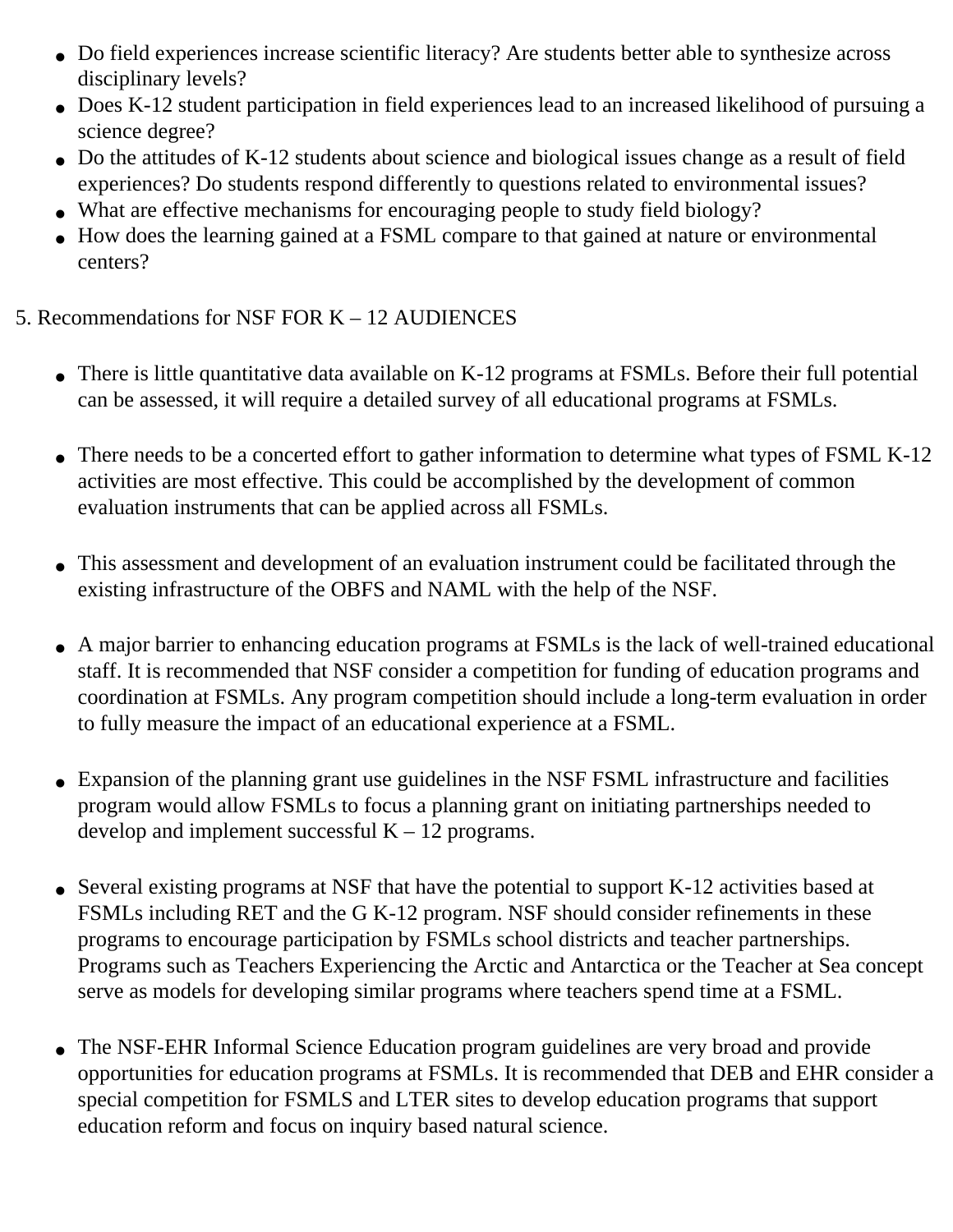● Financial constraints within educational systems often preclude opportunities for field experience for students in K-12 programs. The use of distance learning technologies to bring "field experiences" to classrooms does not replace an experience in the field, however it could provide a service, especially if these "experiences" were linked to research at FSMLs and to the curriculum presented in the classroom. In this manner the experience is linked to research and a career in science, not on unconnected exposures to a natural phenomenon. The uses of web-based live experiences and/or access to on-line sensor data are examples of these technologies. NSF could provide resources to apply web-based technologies for K-12 education.

#### B. Undergraduate EDUCATION

Although the data are sparse, anecdotally we know that experiences associated with a college field course or research experience are life-changing events for many undergraduates. In addition, a critical element in retaining undergraduate and graduate students in biology is having a personal relationship and mentoring experience with a scientist. FSMLs bring faculty and students together in a community environment that is conducive to learning how science is conducted, and can allow for much more intensive mentoring than is often possible in the traditional University setting. These field experiences provide a venue for actually doing science, and experiencing inquiry-based learning in all types of biology not just traditional field-based topics. Such an experience can foster collaborative interdisciplinary approaches to research and learning, and provide students with training on working in interdisciplinary settings.

## 1. CURRENT STATUS AT FSMLs

The OBFS web site (www.obfs.org) provides a listing of courses offered at OBFS member stations and NAML does the same for its members (www.naml.org). In a 1995 OBFS survey (Lohr, et al. 1995), 58% (N=77) of FSMLs reported offering formal courses for undergraduates, primarily during the summer. The courses range from disciplinary courses to those emphasizing methods and research experimental design. Information is scant on how these courses are related to campus-based courses, or how they are tied to existing curricula.

Undergraduate research opportunities are common at FSMLs. They range from individual faculty sponsoring students who undertake research to fulfill credits to students receiving stipend from faculty grants, REU programs, or other funding agencies. Ten FSMLs are currently funded as REU sites and numerous REU supplement awards are funded to researchers working at FSMLs.

# 2. CHALLENGES FOR UNDERGRADUATE EDUCATION

The challenge we face is how to ensure undergraduate students have opportunities to experience field biology, and by doing so, become aware of the possibilities of this type of experience both for personal learning goals, and for career possibilities. We suggest a strategy based on multiple scales ranging from encouraging short field experiences in freshman and sophomore introductory courses through intense semester/year long programs that include course work and research for undergraduates. An overriding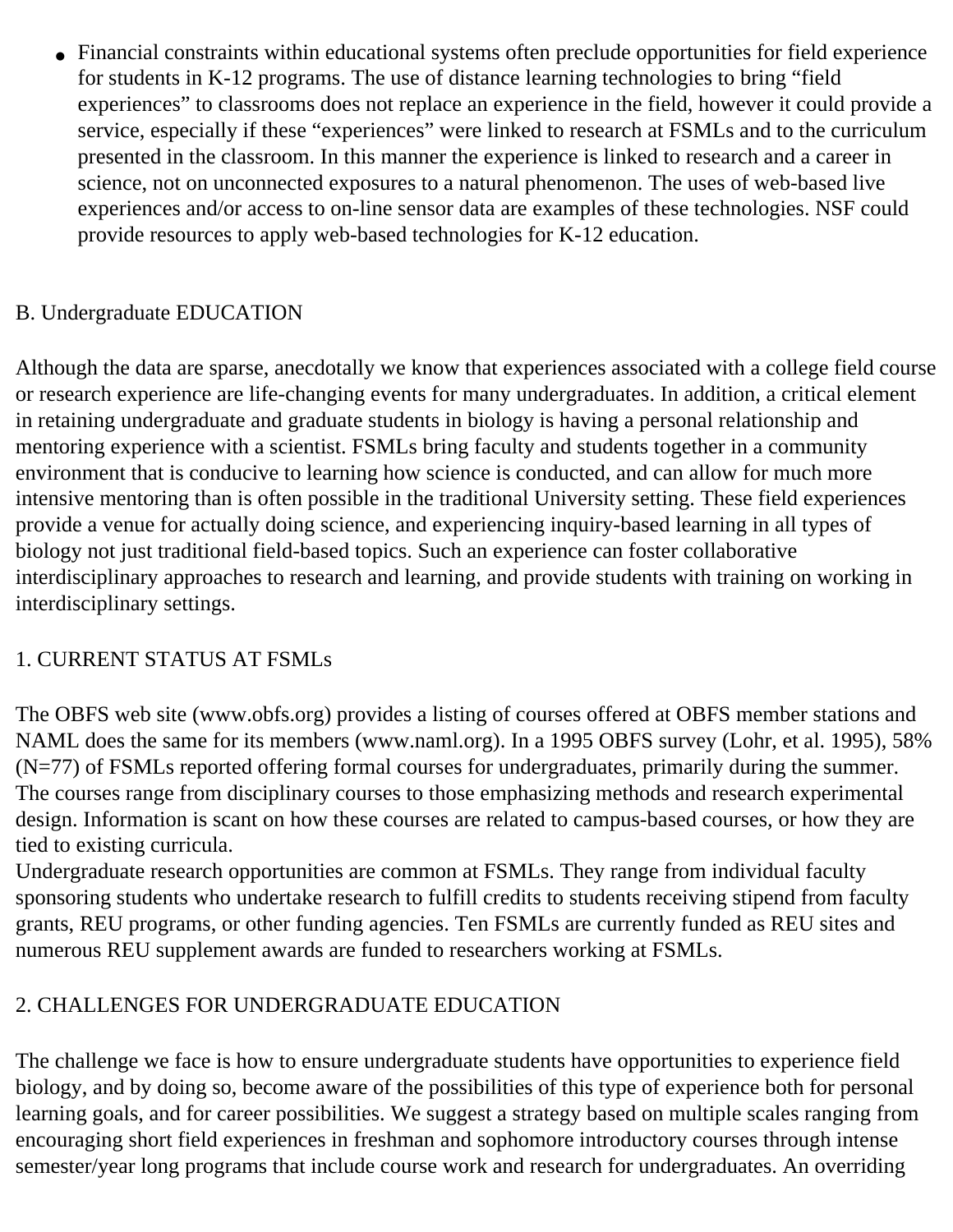theme of the workshop's discussion was that the diversity of field opportunities means that no one program will fit all campuses/FSMLs and that consideration would be given to providing multiple ways in which undergraduates can be encouraged to participate in field biology. Just as FSMLs are diverse so should be the programs they offer.

In planning programs to increase field biology programs one needs to consider what barriers there are for students and faculty participation in such programs

- i. FSML-based Institutional Barriers
	- Because of traditional emphasis on research many FSMLs lack staff to support educational programs.
	- In some instances there are insufficient facility resources at field stations to accommodate greater numbers of students.
- ii. Faculty/Staff-based Barriers
	- Community college faculty, who often teach introductory biology courses, are rarely associated with a FSML. In many instances these faculty are part time, and cannot afford to plan and include time consuming field experience in their courses.
	- Logistics and funding often exclude field experiences in courses offered on main campuses
	- There is a decreasing number of faculty in biology departments with field experience.
	- Time and tenure constraints and lack of reward for teaching can preclude faculty from considering teaching intense field courses.
- iii. Institutional Student-based Barriers
	- Field courses are often not part of the curriculum for the major.
	- The intensity of some curricula for biology majors can preclude a semester/quarter long experience at a FSML.
	- There is a lack of minority role models/mentors at FSMLs, which can discourage some minority students.
	- FSMLs are in many cases distant from population centers and main campus locations.
- iv. Personal Student-based Barriers
	- A large barrier for many students is the costs of attending specialized programs at FSMLs. These costs can be multiple and include the actual costs of attendance (e.g., housing, transportation, tuition), the loss of earning potential during attendance, and barriers such as the inability to break a housing lease on their main campus accommodation, thus entailing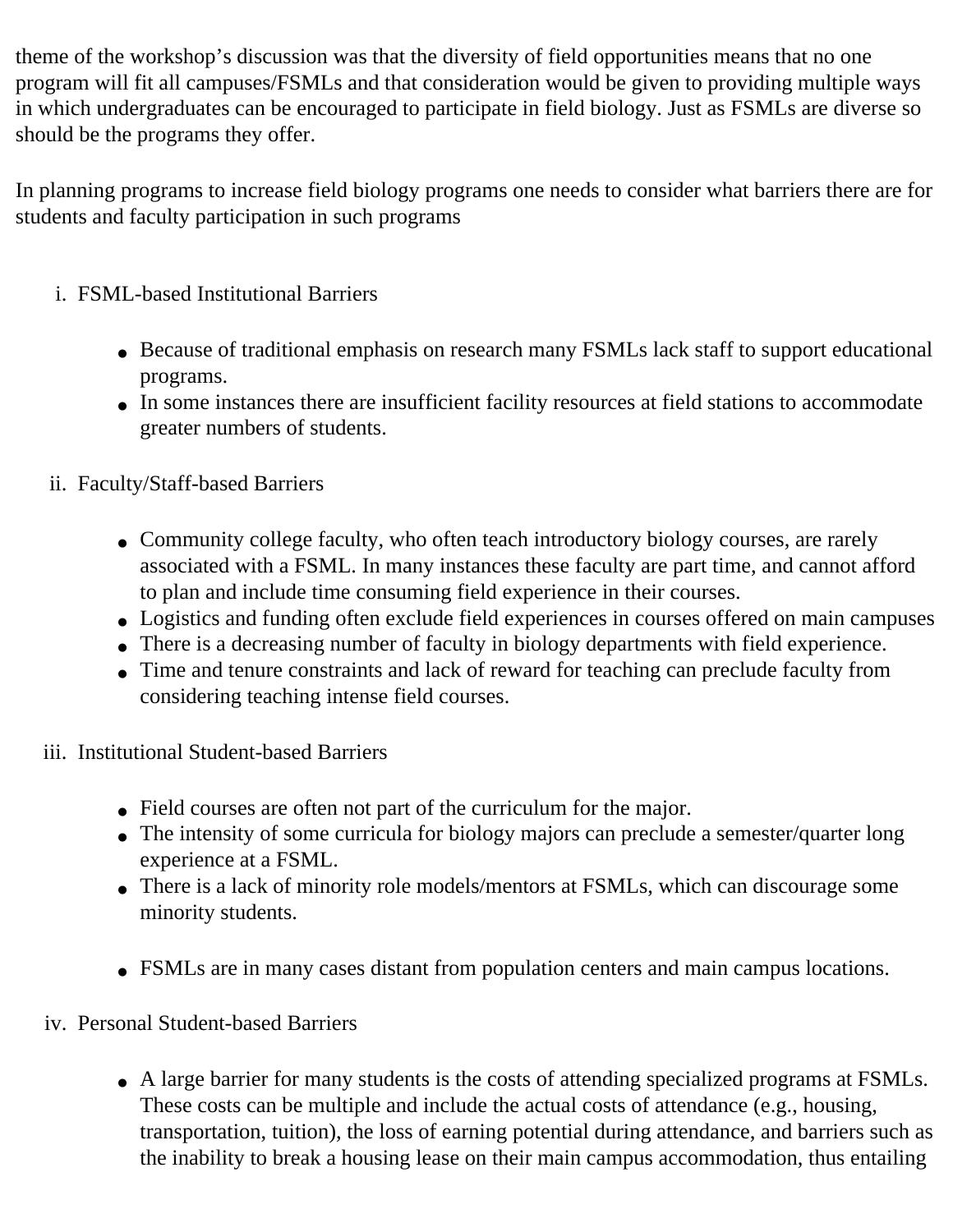double rent payments.

- Minority undergraduates may face strong social hurdles by attending FSMLs that are traditionally populated by non-minorities.
- Students may lack awareness of the availability and utility of field based courses both for personal and curricular goals.
- Many students have little knowledge about what types of careers are available to those pursing field biology.

# 3. Recommended Strategies for FSMLs FOR UNDERGRADUATE EDUCATION

- As part of providing life long experiences in field biology FSMLs should continue to establish ways to involve students in field activities in their introductory college courses or experiences, e.g. incorporate field components in introductory level courses, offer mini-courses, initiate field biology clubs, and provide field biology career information. Distance learning should be explored as a potential to expose students early in their undergraduate careers to the value of field experiences. There is a need to explicitly define the unique contributions FSML courses can make in meeting the needs of the modern biology curriculum.
- A large percentage of students, often a relatively higher percentage of minorities, attend community colleges for their first one or two years of study. FSMLs are rarely associated with community colleges, and forging partnerships between FSMLS and community colleges could provide field experiences for these students. This could involve establishing FSMLs as regional "hubs" for field experiences for undergraduates from surrounding educational institutions.
- At the upper division level field experiences should continue to range from the incorporation of field work into main campus course offerings to the more intense experiences of a course and/or research experience at a FSML. The development of multidisciplinary programs that provide new, innovative models for undergraduate education should be encouraged. These could be national initiatives across sites, but there is also a role for small pilot programs that can be tested, evaluated, and considered for their potential wider dissemination.
- Field biology courses are diverse and should remain that way. There is a place for the traditional organismal group based course e.g. invertebrate zoology, which is best taught at FSMLs. There is also a need to continue to develop new integrative courses that incorporate theoretical principles, modern biological techniques, and multi- and cross-discipline structures. For example, courses which focus on experimental design and data analysis of ecological problems, and the linkage between systematics and cell and molecular biology. This can best be done through inquiry based learning in the "organisms' natural environment". The NSF Course, Curriculum and Laboratory Improvement program is well suited for the development of such courses and programs.
- Faculty professional development opportunities to plan field experiences based on modern educational practices need to be expanded.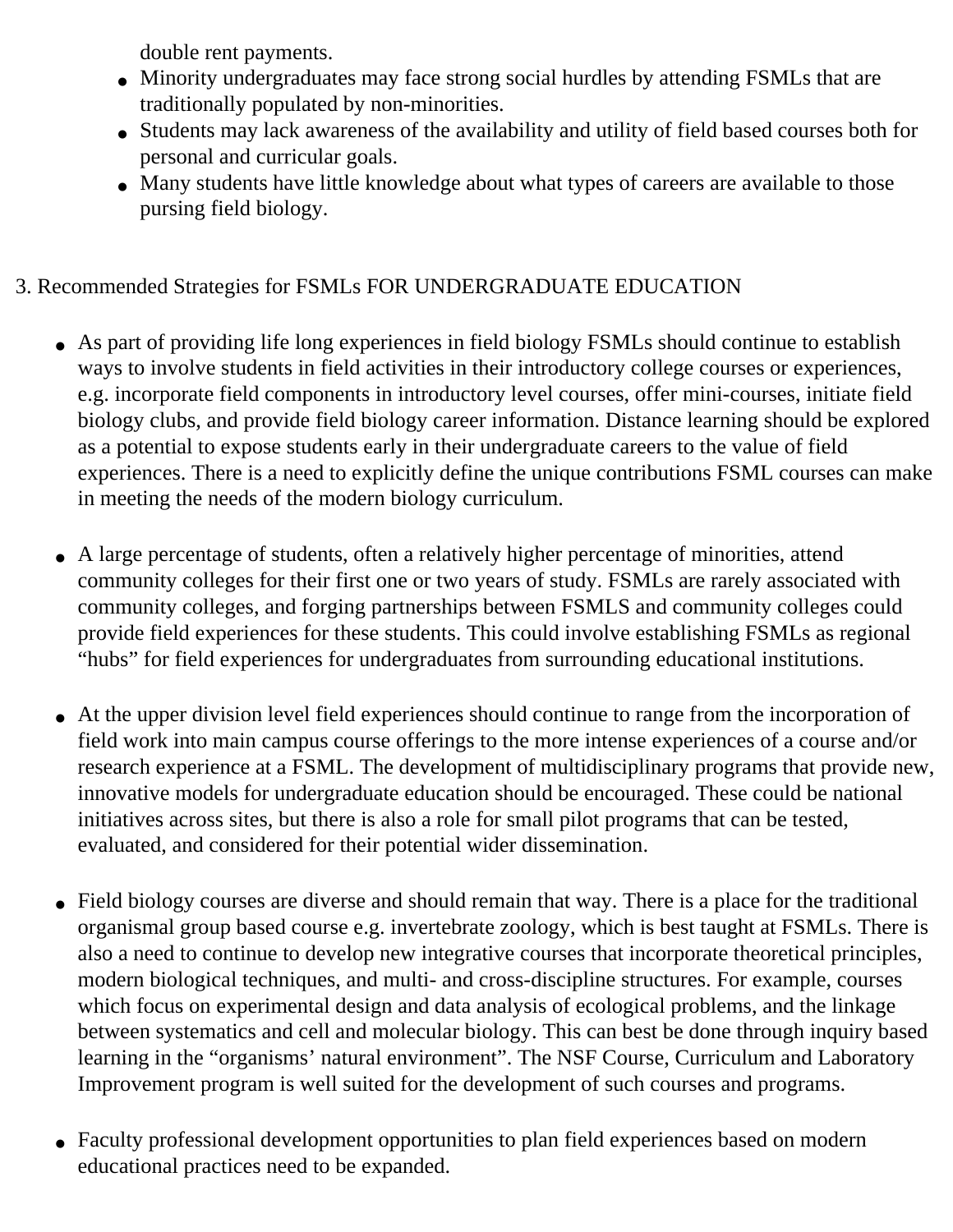- Successful research experiences for undergraduates expose them to the ways in which science is conducted and allows students to contribute to the process of research. It is a useful experience for both the undergraduate who plans to continue to a higher degree and for those that will enter the work force upon graduation with their bachelor's degree. One of the more successful programs for exposing undergraduates to biological research is the Research Experiences for Undergraduates Program. We suggest we build on and expand that program to provide additional opportunities for undergraduates (see recommendations to NSF below).
- There will always be the constraint of too few faculty and too many students for all students who want to have a research experience to be given that opportunity. The science community environment present at many FSMLs is conducive to helping undergraduates make connections with not only faculty but also scientists at other levels. For undergraduates from community colleges and non-M.S. or Ph.D. granting institutions a FSML experience is often the first opportunity they have had to interact with graduate students. We suggest capitalizing on the undergraduate/graduate interaction as a way of providing both groups with positive education opportunities. For example FSML faculty could establish a hierarchical mentoring program faculty > grad students > undergraduates > high school students - that facilitates a research experience for a larger number of students. REU programs could take advantage of this hierarchical mentoring by encouraging mentorship of undergraduates by established graduate students.
- Undergraduates need exposure to research and other careers that are based in field biology. This can be greatly facilitated by capitalizing on the established very strong networks that FSMLs have with agencies and non-governmental organizations. An informal 1998 survey at the OBFS annual meeting of 42 FSMLs showed that 31% work with the US Forest Service, 14% with US Fish and Wildlife Service, 17% with the National Park Service. Given their potential to contribute to national monitoring efforts surprisingly few field stations work with the EPA (5%). At a state level 38% work with fish and game agencies, and 41% with state environmental protection agencies. 38% work with local governments. Nearly all field stations (71%) work with local environmental groups, or citizen organizations (60%). Many work with national conservation organizations, most particularly The Nature Conservancy (38%).

#### 4. Research and Evaluation NEEDS FOR UNDERGRADUATE EDUCATION

- Very few undergraduate programs at FSMLs appear to have undergone a rigorous evaluation. Thus for new initiatives evaluations should be planned from the very beginning, and we should look at ways to synthesize evaluation findings across projects. We should seek common themes through analysis of successful case studies; and use comparison groups to study differential effects of pilot projects.
- As previously discussed, there is a need for consistent cross site evaluation, collection of data, and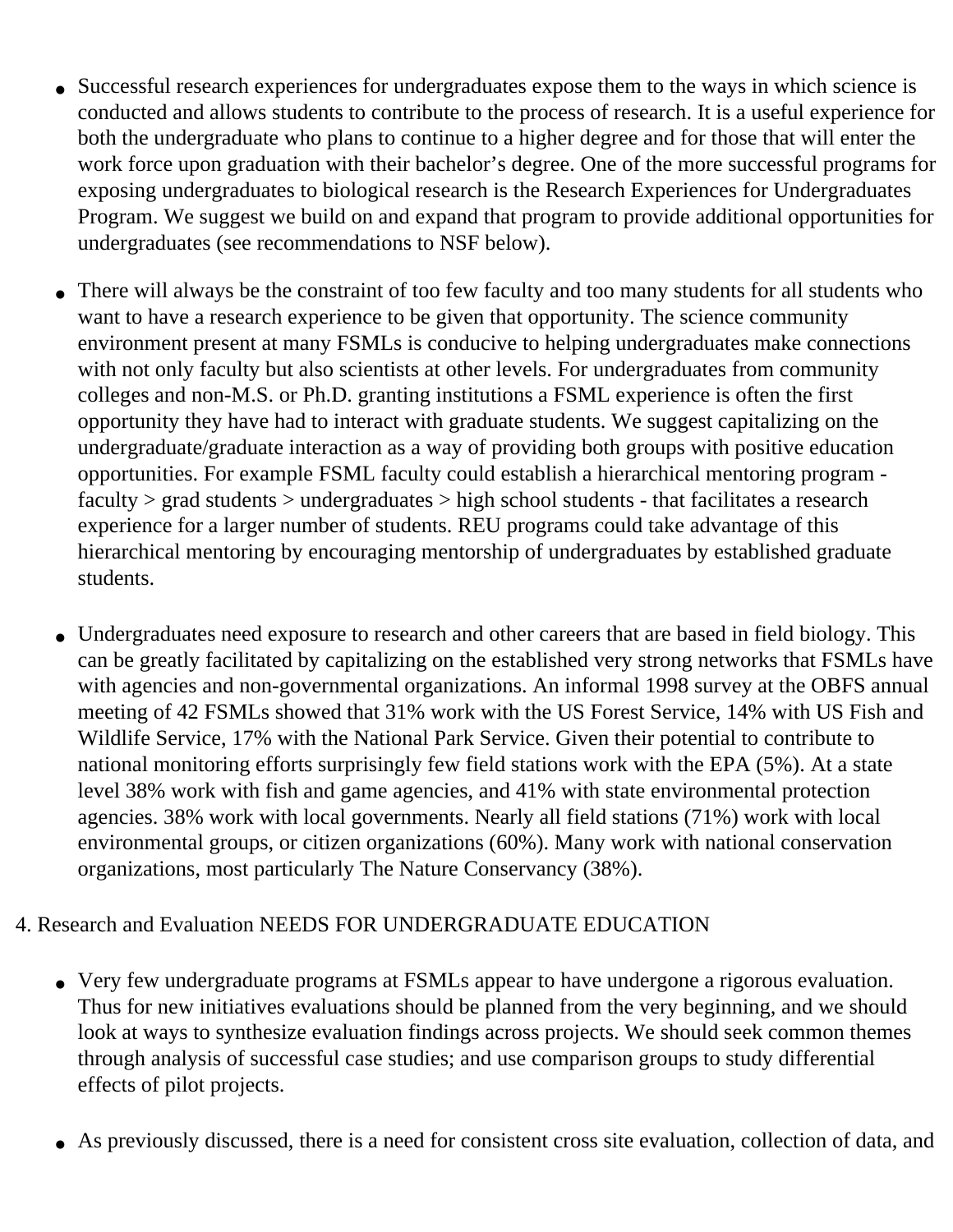long term tracking of students if we are to obtain answers to questions such as the following:

- Do critical formative experiences lead to recruitment of undergraduates into biological sciences?
- What type of programs are the most successful for recruiting undergraduates, including minority students, to an interest in field biology and eventually a field biology career?
- What is the relationship between an undergraduate field experience and a decision to pursue a biology career?
- How important is an experience at a FSML in retaining a student in field biology after graduation?
- What types of experiences at FSMLs shape a students' career choice?

#### 5. RECOMMENDATIONS TO NSF FOR UNDERGRADUATE EDUCATION

Undergraduates are exposed to field biology both in courses and by having the opportunity to conduct research. NSF supports both activities in a variety of programs. Here we suggest expansions of existing programs, and new ideas for increasing the involvement of undergraduates.

- NSF has consistently supported the understanding of research by undergraduates through the Research Experiences for Undergraduate program. We suggest an expansion of that program to include a diversity of program models:
	- i. Pre-REU programs that allow for increasing amount of background prior to getting into research environment. This could be especially important for students who rarely participate in traditional REU programs such as those from community colleges. This could be accomplished by using currently offered courses at FSMLs, or by developing new pedagologically appropriate courses where students are introduced to research by being guided in active inquiry field projects within a course framework.
	- ii. Additional year-round REU programs, rather than just summer, providing opportunities to coordinate with seasonal events. Such programs provide opportunity to build student's experiences over time.
	- iii. A new type of REU or IGERT type program that combines intense coursework characteristic of a FSML course with a cap stone type field research experience.
- NSF could explore ways to encourage community college and FSML faculty to forge links that would enhance the use of field sites in teaching. For example, supplements to existing grants could encourage community college faculty to jointly conduct research with FSML faculty and develop course materials appropriate for a field activity. The development of consortia of community colleges associated with a FSML should be explored.
- Hierarchical mentoring seems to be very effective at FSMLs where faculty and students have many opportunities for interaction. One way to enhance a mentoring role would be to offer mini-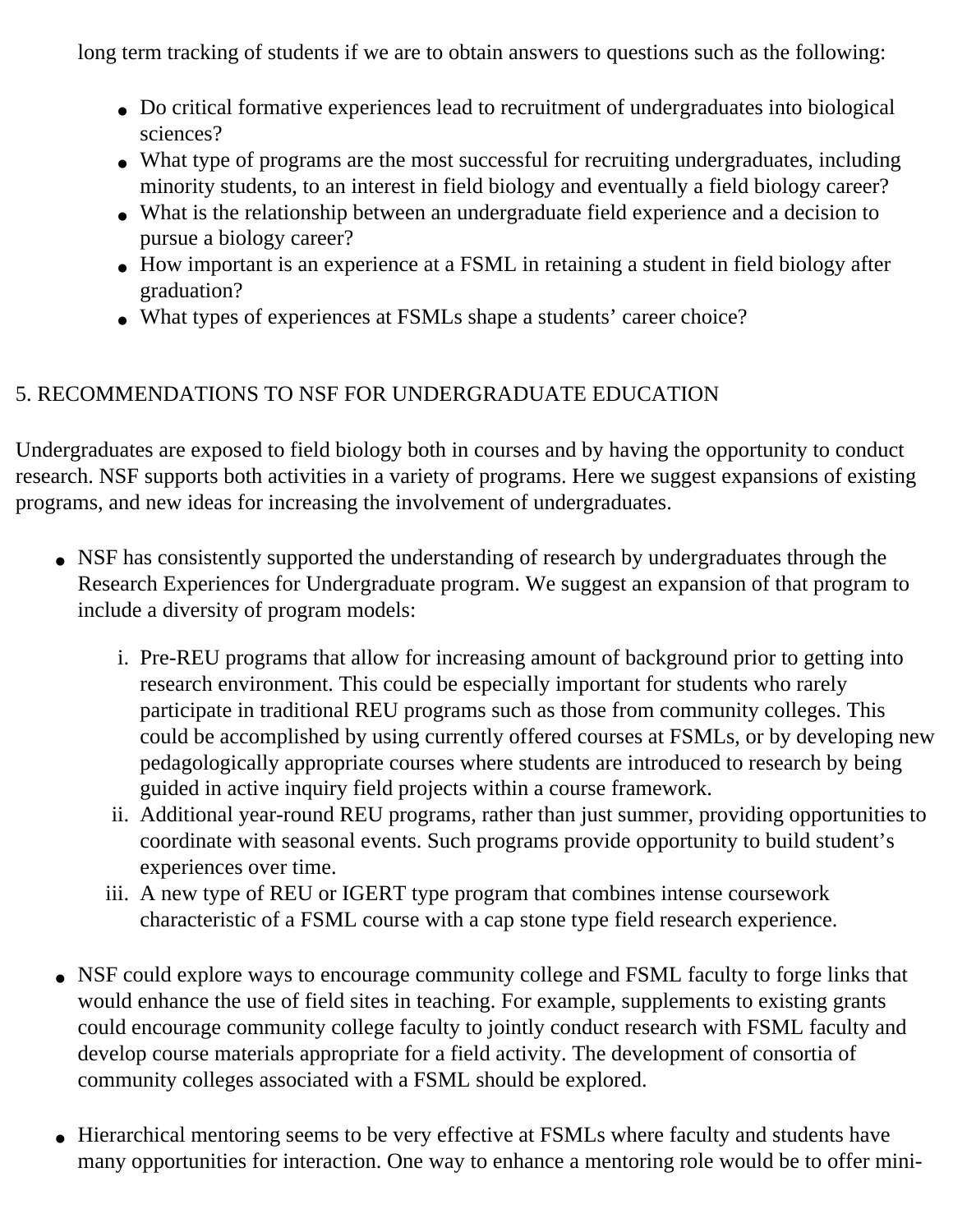grants for graduate students' research that would include having undergraduates work with them in the field.

#### C. Community and Continuing Education Programs

Discussion of the environmental impact of human activities is in the daily news. In spite of this, many adults have a poor understanding of the complexity of the issues and how they can influence change through their own actions. Furthermore they have a poor perception of what science needs to be conducted to address a growing list of critical issues. Many local and national decision-makers also have the same poor perception of what science needs to be conducted.

FSMLs can be good sites for conducting educational programs for adult populations and decisionmakers. FSMLs are normally more accessible and less intimidating than a major university campus, and often provide an opportunity for visitors to directly observe research in progress.

## 1. CURRENT STATUS AT FSMLS

In 1995 65% (N=77) of FSMLs were engaged in some type of community and continuing education programs and it was reported that 340,000 people visited FSMLs for informal education programs for the general public (Lohr, et al. 1995). Programs range from tours to workshops and many involve partnerships with other education programs, e.g. nature centers, museums, master gardener programs.

## 2. CHALLENGES FOR COMMUNITY AND CONTINUING EDUCATION PROGRAMS

Various strategies for programming in this area are possible, however not all are applicable to each FSML. Redundancy in programming with other educational entities should be avoided and programs should be developed at a FSML that best capitalizes on the strengths of the FSML institution and site. Many of the same institutional and faculty-based barriers exist for establishing these programs as were mentioned for K-12 programs. They include lack of educational leadership and unfamiliarity with this audience, a fear of compromise of research sites, and lack of faculty rewards for these types of activities.

# 3. RECOMMENDED STRATEGIES FOR FSMLs FOR COMMUNITY AND CONTINUING EDUCATION PROGRAMS

• Interactions between FSMLS and other organizations are an effective way to reach larger target audiences. There are numerous examples where FSMLs are partnering with museums, nature centers, and state and federal government agencies to offer education programs to community and continuing education audiences. From these examples we see for these programs to function well it is important to develop strong communication between FSMLs and these organizations and to not duplicate educational programming activities.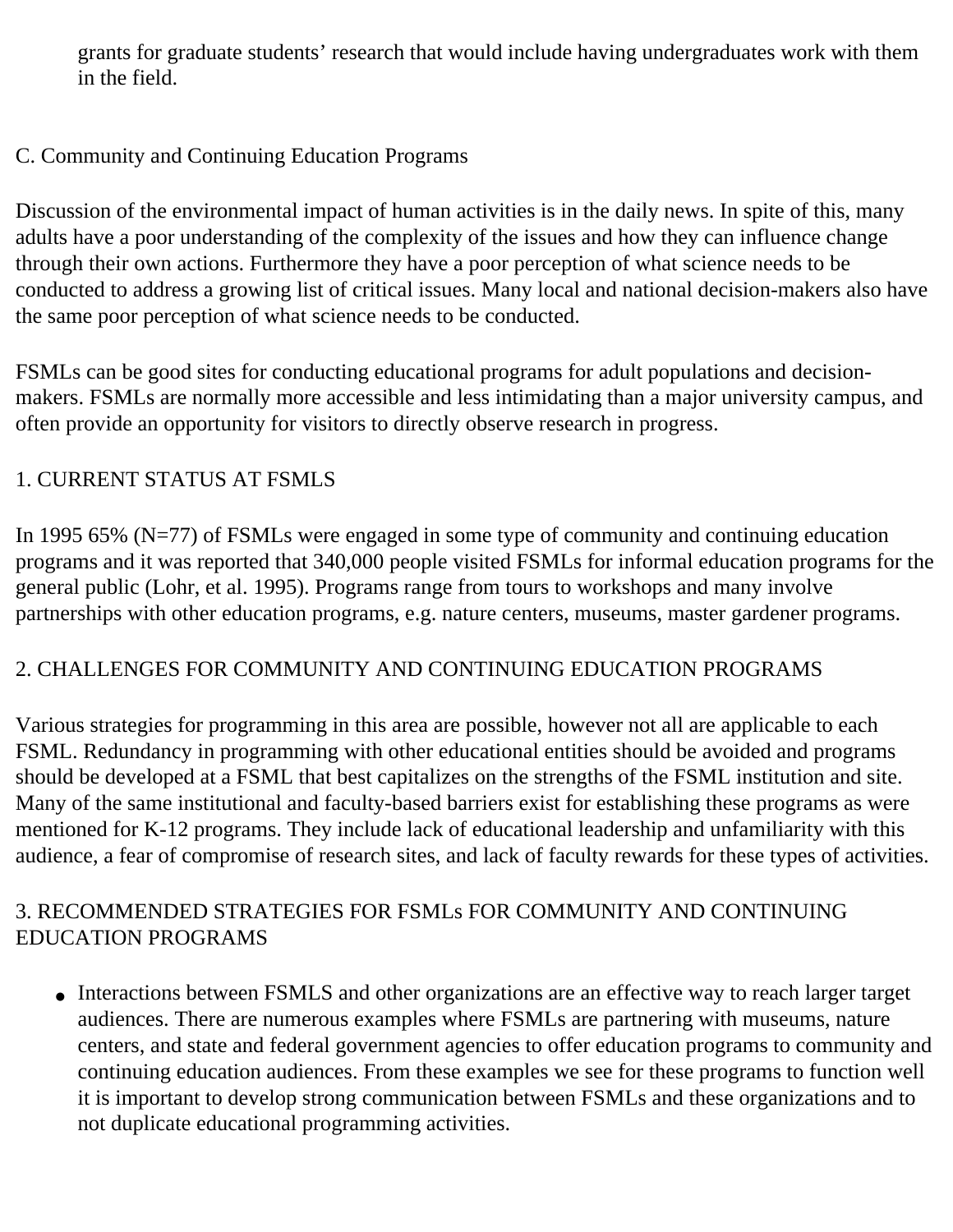- Partnering with organizations that target youth such as Girl and Boy Scouts, 4-H, Boys and Girls Clubs etc. has a potential for enhancing field experiences for these age groups. These organizations often require activities to fulfill requirements such as merit badge that could be conducted at FSMLs.
- Developing a group of volunteers can greatly assist in outreach activities by FSMLs. It does, however, require considerable time and continuing investment of resources to successfully set up and maintain a volunteer group. Volunteers can be involved in a variety of ways ranging from conducting tours to collecting data associated with long term monitoring at FSMLs. The added benefit of these volunteers is they often become ambassadors of the FSML program within the surrounding communities. In a like manner, involvement of volunteers as "citizen scientists, not only assists the program but increases the understanding of the conduct of science within the community. Retired university, K-12 teachers and industry scientists often are eager to become involved in long term measurements at a site, or within the surrounding community.
- The conduct of continuing education through professional development training for government agency employees through short courses on methods, e.g., GIS, have been successful at a number of FSMLs. "Eco Tourism" programs, Elderhostel or Earth Watch-like programs have high educational impacts but require significant commitments of time and resources.
- Inherent for the conduct of any of these forms of programming is sufficient staff to coordinate and conduct these programs and support from the administrative structure of the FSML to carry them out. Many of these programs do not require significant time of the faculty, however do require staff to continue to nurture volunteers, compile and synthesize data collected by "citizen scientists" and to manage residential programs, e.g., Elderhostel. Revenue streams created through professional development programs and Elderhostels can offset a portion of these costs, however often do not cover the total or "hidden" costs of this form of programming. Additional revenue streams through development activities have the potential for further offsetting costs since positive experiences of participants in programs of this nature can lead to their contributing to the continuance of these activities.

## 4. RESEARCH AND EVALUATION NEEDS FOR COMMUNITY AND CONTINUING EDUCATION PROGRAMS

The value of any of these programs for increasing scientific literacy, better understanding of the environment, and of issues surrounding future management decisions need to be evaluated in order to determine which approach has the highest impact.

As discussed in other sections, there is a need for the development of a consistent evaluation instrument that would be used at all FSMLs. Information gathered should be centrally coordinated through OBFS and NAML. Cross-site synthesis would provide a mechanism for determining which type of programming has the greatest impact for specific target audience. FSMLs partnering with other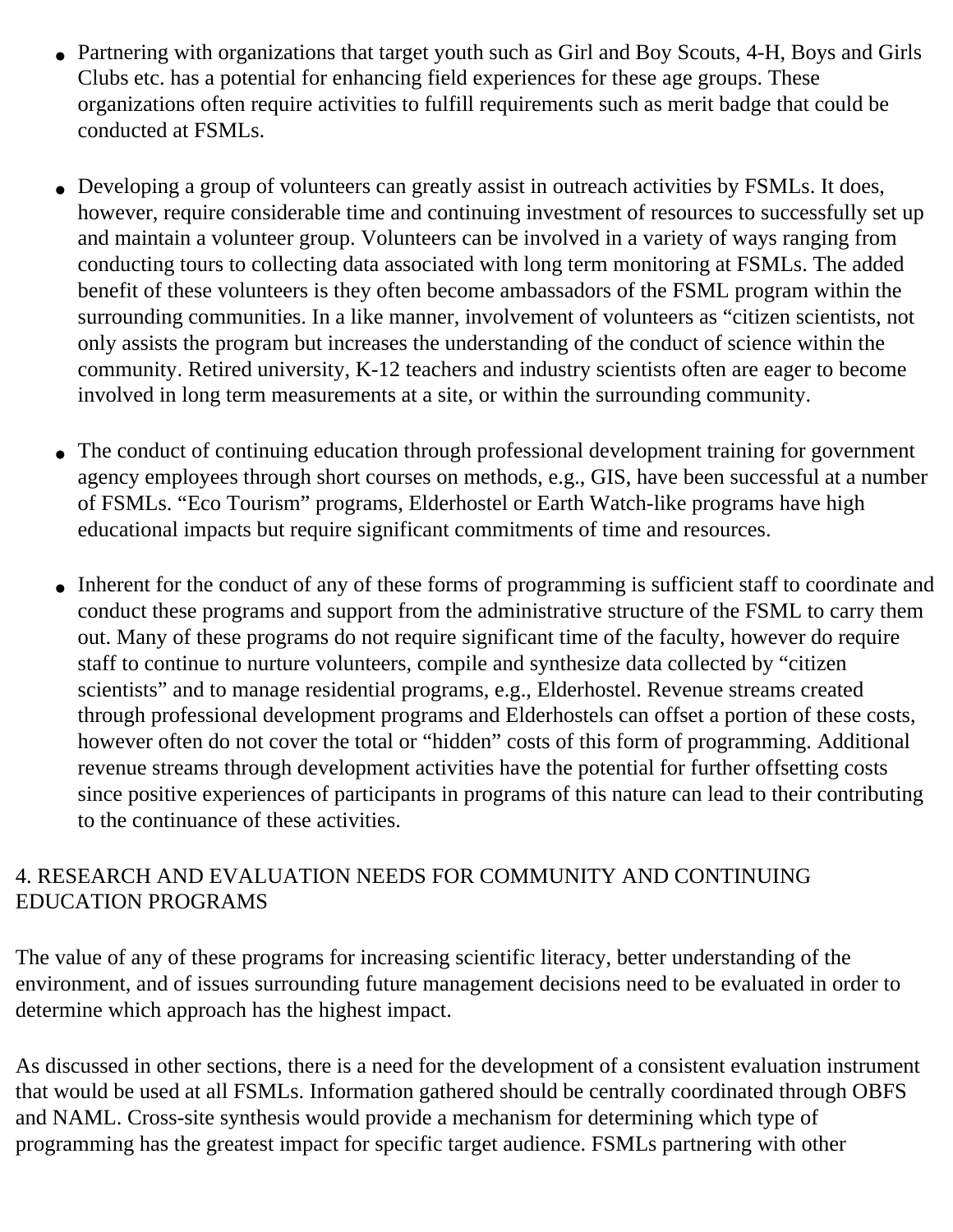organization which have advanced evaluations in place, e.g., museums would provide training for FSML faculty and staff in evaluation and continuing education programs. Suggested areas for evaluation:

- How have these experiences changed the perception of science by these audiences? Have they become more supportive of science beyond concerns for health related issues?
- Have changing perceptions led to action on the part of the participants? Have they modified their life style or supported legislation to protect sensitive environments?
- Has participation in these programs led to an increased understanding and appreciation of FSML's research programs? Are they more supportive of FSML's activities through financial or moral support?
- How effective are volunteers as "citizen scientists" in data collection and in enhancing site data collections?

# 5. RECOMMENDATIONS TO NSF FOR COMMUNITY AND CONTINUING EDUCATION PROGRAMS

- It is recommended that the NSF consider planning workshop grants in the FSML competition that would facilitate partnerships between institutions to develop strategies for combined programming to facilitate community level programs.
- As previously discussed, the need for a consistent evaluation instrument to measure the impact of community based education program on participants and the FSMLs need to be developed.

<span id="page-15-0"></span>III. Increasing Diversity Within all Forms of Education Programming at FSMLs

## 1. CHALLENGES TO INCREASING DIVERSITY

Attracting non-traditional and minority populations to field experiences or to an interest in careers in biological sciences remains a significant challenge. Although minority populations continue to grow with respect to Caucasians, their representation in the biological sciences, especially field and organismal biology, remains exceedingly low. Many of these minority populations live in urban areas and currently have little or no exposure to or understanding of, a more natural environment. As voters, however these groups will be part of future decision-making on complex biological issues and the use and management of natural areas. Furthermore, increased representation of minority populations in the biological sciences would enrich and bring new perspectives to the field. Because of greater familiarity and perceived importance to society, other areas in the biological sciences such as medicine or biomedical sciences are more attractive for minority populations. Their low representation in non-biomedical sciences exacerbates the entire situation since without role models there is little encouragement or incentive for younger generations to pursue a career in these areas of science.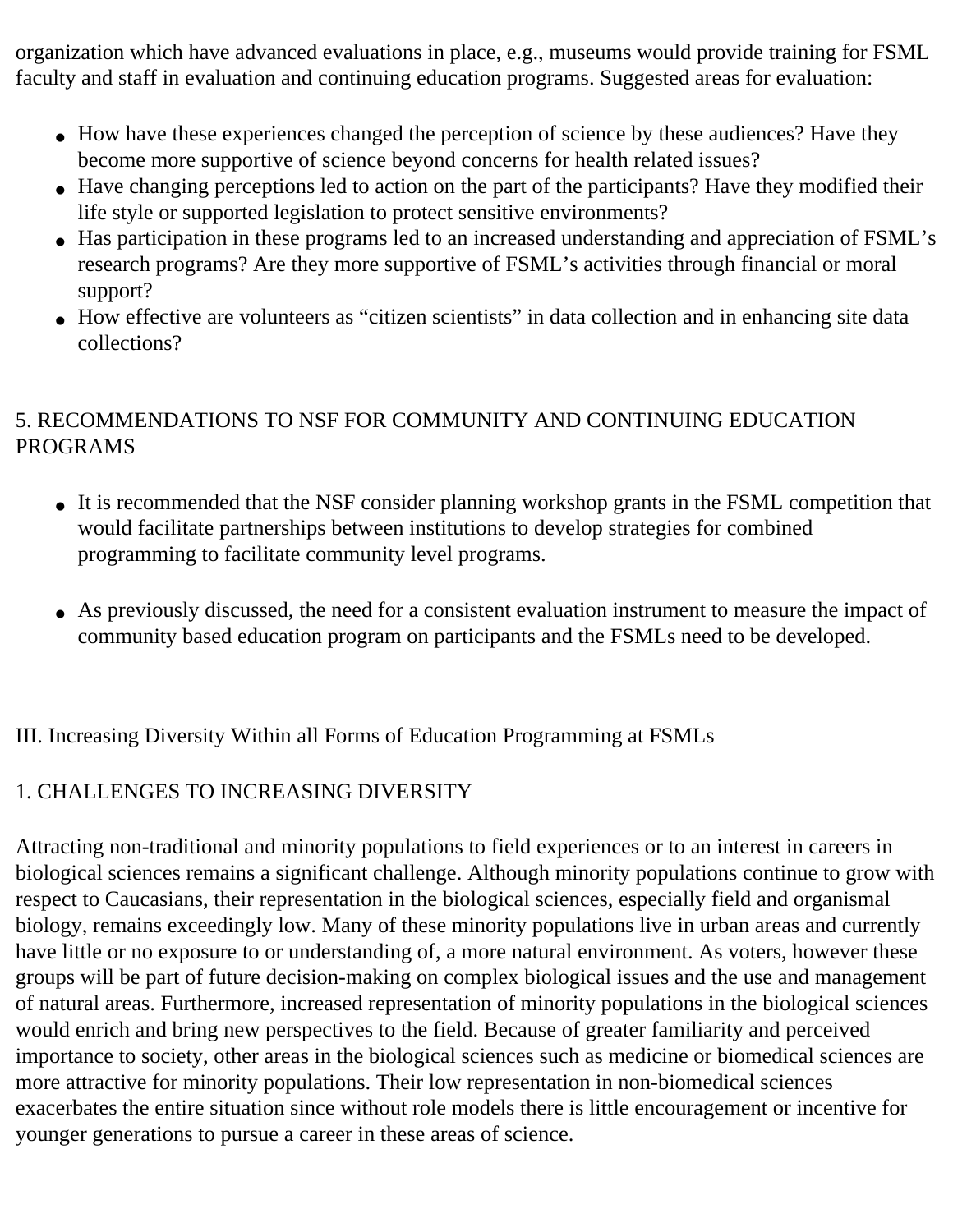It is apparent that if we are going to be successful in increasing minority recruitment in the biological sciences, a significant commitment and changes in approaches need to be made. By their very nature, FSMLs are learning environments in which students and researchers interact in a more informal basis than in a traditional classroom setting. This often results in the development of a much stronger mentoring relationship than is possible in a larger University setting. These aspects of FSMLs are to foster connections that could increase minority participation in non-bio medical sciences. It must be recognized however that it requires considerable time to develop this understanding and to forge these connections.

Although media of many forms have increased exposure of underrepresented groups to more natural environments, increasing opportunities for experiences in the field remains a challenge.

## i. FSML-based Barriers

- There are often few role models for minority or non-traditional students.
- Many FSML staff lack exposure and competence in cultures other than their own.
- In many cases FSMLs are located in areas with low populations of minorities and away from urban centers
- ii. Student-based Barriers
	- Lack of culturally familiar social support for minority students. In some instances Minority students need a critical mass in a setting dominated by majority students.
	- Students' family or financial considerations may preclude students' ability to participate in programs.

## 2. RECOMMENDED STRATEGIES FOR FSMLs FOR INCREASING **DIVERSITY**

● Strategies to include underrepresented groups in field science experiences should include those suggested previously for K-12, undergraduate and community audiences. Attention needs to be focused however on how to specifically reach minority populations within these groups. A commitment to increase minority participation begins with recognition of cultural differences that can exist between minority populations and the culture of a FSML. Staff and faculty at FSMLs will sometimes need assistance and advice as to how to effectively incorporate minority populations into their programs. The most effective way for this transfer of knowledge is likely to be the development of connections, relationships, and partnerships with people and organizations that serve minority students. These partnerships will vary with location of the FSML and the type of program and many will likely require significant time and resources to be successful. Much of what is suggested below is aimed at attracting minority students to field experiences, but the ideas would also be appropriate for other sectors of society who have few opportunities for quality field based experience such as urban or low income rural populations, or older students returning to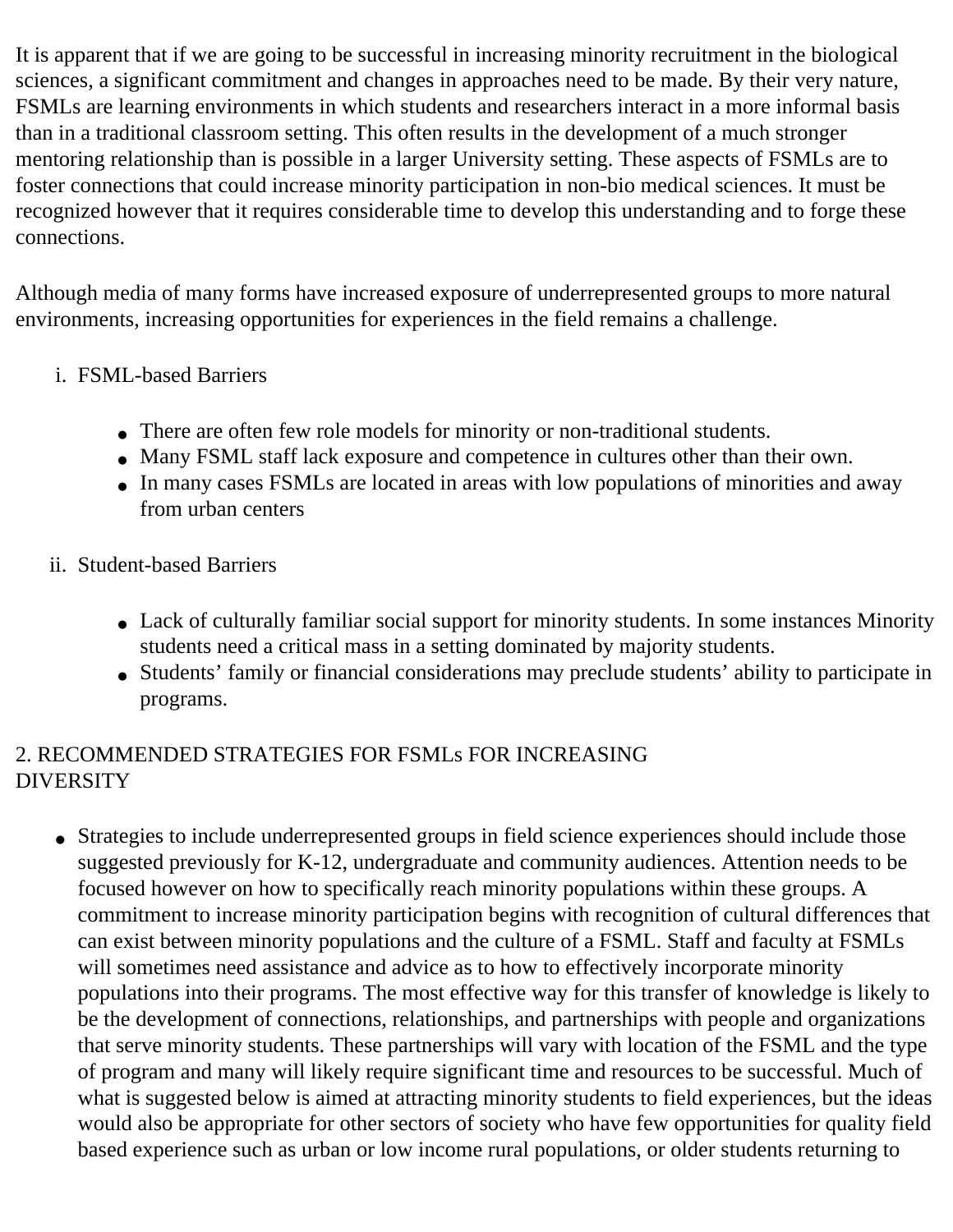school who must balance responsibilities to family and their education.

- Exposure to nature at an early age is particularly important for minorities as often they lack role models to pique the interest of students. Connections with teachers and administrators in minority dominated schools and the development of field experiences as part of science curricula is an important entry point in the K-12 system.
- Since minority participants in FSML programs often have the most exposure to sciences that can be linked to their everyday lives, e.g., medicine, it is important that FSML programs also relate directly to societal needs associated with participants' communities. In this manner the relevancy of FSML research will have a higher impact on these participants, and potentially lead to further interest in field biology.
- It is suggested that early repeated short-term experiences are more beneficial than immersion programs, which can be very intimidating to someone unfamiliar with the environment. One way in which FSMLs could facilitate this is to develop relationships with a teacher or program organizer who can serve as a positive supporter of the field experience. This person will have already built a relationship with the students and can facilitate the interactions between field station staff and the students. Making connections with community groups such minority dominated church youth groups, tribal organizations, girl and boy scout troops, and building field based programs which would provide exposure to nature and research in field biology would provide initial and potential repeated exposure in the field.
- Some of the above approaches could also function at the high school level and additional programs that focus on minority students who show a strong interest in field biology could be implemented. For example, if students lived in close proximity to the FSML, independent after school research opportunities could be made available. Residential or non-residential research experiences or programs could also be provided in the summer, but residential programs would most likely have to be subsidized through external funding. Participants could be from the same schools that have participated in other programs so that they would have continued and increased exposure to field biology. The NSF Research Assistantship for Minority High School Students (RAMHSS) is a program that could help facilitate these experiences.
- At the undergraduate level it is important to pique the interest of both minority and majority populations of students in their first biological science courses. "The way we teach undergraduates can have the biggest effect on diversity. The quality of our teaching and scope of what we teach will lead to more diverse students getting interested in ecology" (Berkowitz in Baker, 2000). Implementations of reforms in undergraduate teaching in biology will potentially have an impact in this area at the college and university level.
- Traditional approaches of recruiting students or advertising courses or field experiences at FSMLs are not effective in increasing undergraduate minority participation. Rather we need to focus on developing the partnerships with individual faculty, community colleges, and four year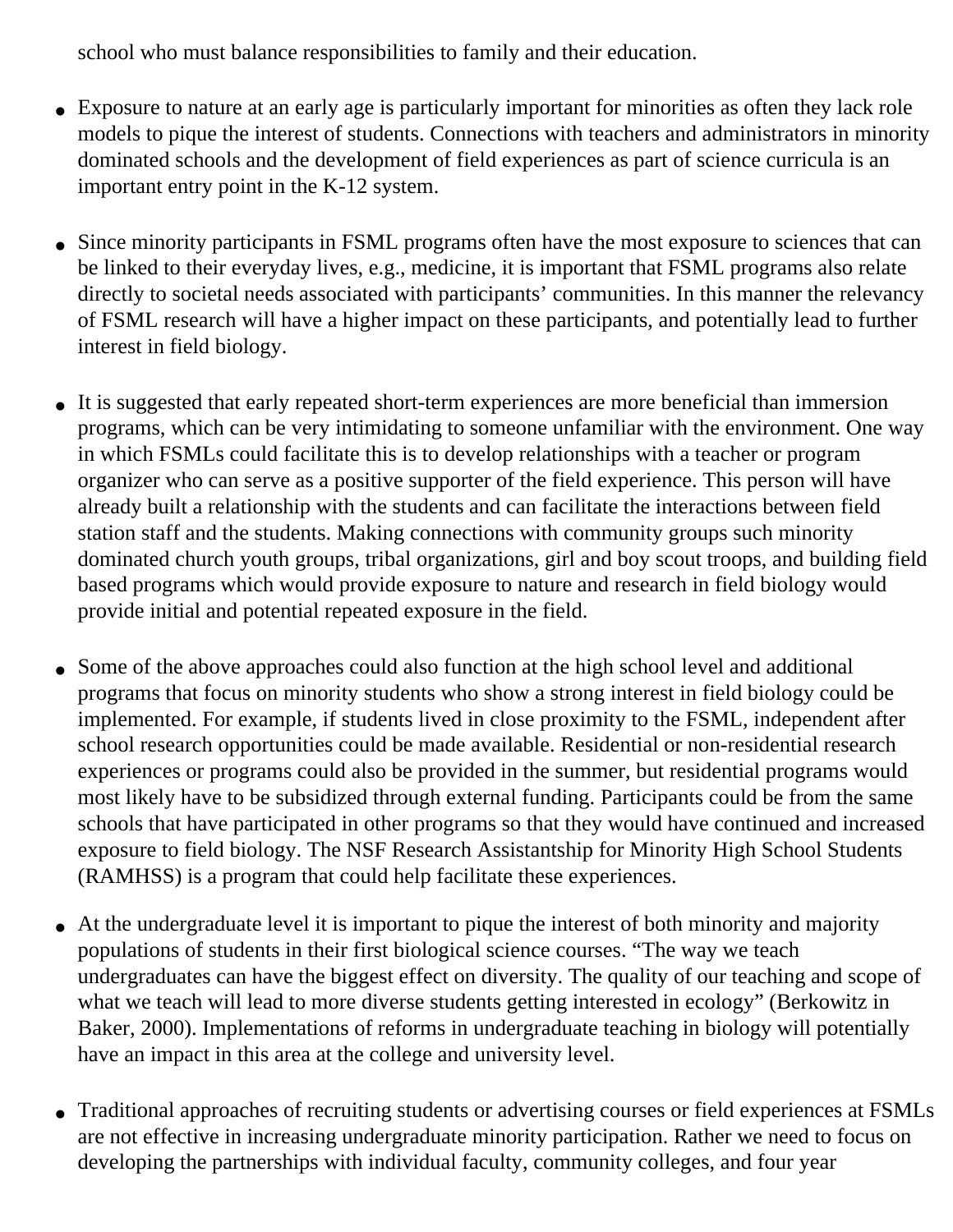institutions that have highly diverse student populations. Such relationships have the potential to be long lasting.

- The Ecological Society of America's SEEDs program has promoted ecology at HBCUs by working directly with faculty at these institutions. The American Society for Limnology and Oceanography minorities mentoring program has markedly increased exposure of minorities to aquatic sciences (www.aslo2.org/mas.html). OBFS and NAML could work more closely with these and similar programs could be developed with other organizations in order to develop a pathway to a career in field biology. In some instances a FSML experience could be built into these pathways.
- Successful recruiting of minority students often requires a personal contact with institutions having high minority populations. FSMLs could take advantage of visiting minority faculty programs as a means of establishing these linkages. This would allow the minority faculty member to become acquainted with the FSML program and staff and potentially enhance the faculty's research. If the FSML experience were positive, this faculty member would be in a position to suggest and encourage students and other faculty from their parent organization to participate in a FSML program.
- Research experience opportunities at FSMLs through Research Experience for Undergraduates (NSF-REU) programs provide a common introduction to research in field biology. FSML based programs are however in competition with other REU programs on major campuses. If students have not had a previous exposure to field biology, they are difficult to attract to these programs since they will preferentially gravitate to more traditional campus based programs. Furthermore if faculty at their institution have had limited exposure to the field, they will not recommend these programs to their students. It is also difficult to attract a core group of minorities to provide the needed social support in an environment that is predominated by majority populations. Successful models associated with marine programs are at institutions with substantial minority populations or have partnered with institutions that do, e.g., HBUCs. Other programs solely are made up of minority populations (e.g. Western Washington's Shannon Point Marine Center Program). Because students from minority institutions often have insufficient backgrounds to approach a research experience, especially in field biology, "pre-REU" programs to provide enrichment for these students have proven successful (Savannah State and Harbor Branch Oceanographic Institution, A Bridge to Research in Marine Science Program). Partnerships with institutions that have or could have NSF Undergraduate Mentoring in Environmental Biology (UMEB) programs and supplements to existing NSF grants could provide additional opportunities for researchmentoring of minority students at FSMLs. An expansion of the UMEP program at NSF could facilitate these opportunities.
- Ways to further expose minority students to FSMLs should be explored. One idea is to invite minority student groups from local colleges and universities to use FSML facilities for meetings and retreats could also provide exposure to on site research. As part of these visits, a field experience or presentation which links FSML activities to current environmental/ecological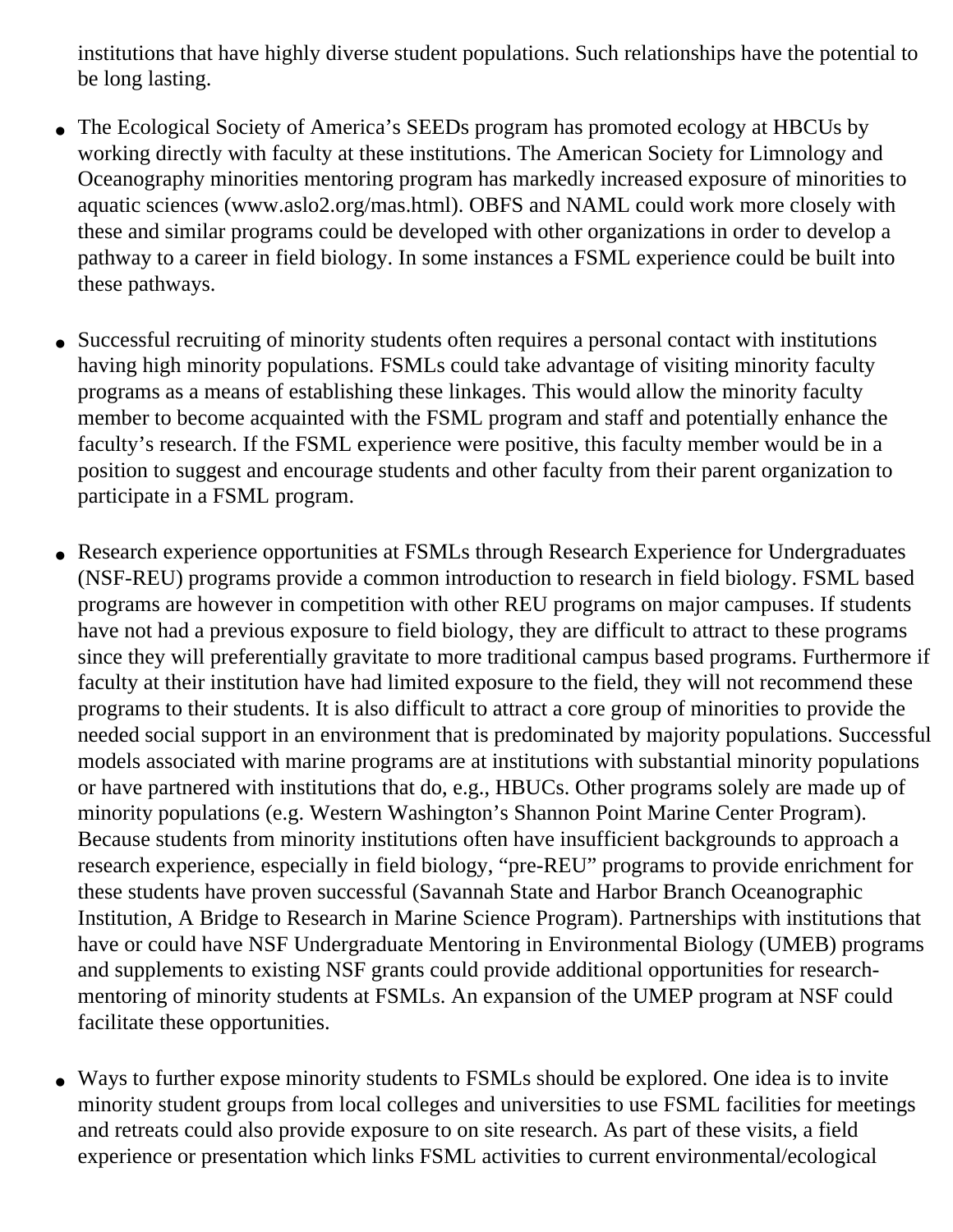concerns, e.g. loss of biodiversity could be a valuable introduction to the importance of field biology and may spark interest within the group. This could be followed up with a discussion on opportunities, i.e., course work and research experiences at the FSML and at their parent institution.

# 3. Recommendation FoR NSF FOR INCREASING DIVERSITY IN FSML PROGRAMS

- NSF already has in place a number of initiatives to encourage minority participation in the biological sciences. An assessment of how these programs could be "modified" to increase the likelihood of a FSML experience would be beneficial.
- The NSF FSML planning grants could be expanded to allow FSMLs to plan for developing the partnerships that are so vital for success with minority involvement in FSML programs.
- Support for workshops or forums that link FSML faculty/staff with faculty at minority institutions and discuss mechanisms for increasing the exposure of undergraduates to field biology. Many FSML faculty and staff lack the knowledge or mechanism for interfacing with these institutions. Forums of this nature would provide an opportunity to explore and better understand the current barriers that prevent greater interactions between these two groups.

## <span id="page-19-0"></span>IV. REFERENCES

Baker,B. 2000. Recruiting Minorities to the Biological Sciences. Bioscience. 50(3):191-195.

Eisner, T. 2003. For Love of Insects. Harvard University Press, Cambridge, Massachusetts.

Lohr,S.H.,P.G.Conners,J.A.Stanford,J.S.Clegg. 1995. A New Horizon for Biological Field Stations and Marine Laboratories. Rocky Mountain Biological Laboratory Miscellaneous Publication No. 3.

McKeown, R. 2003. Working with K-12 Schools: Insights for Scientists. Bioscience 53:870-874.

Pyle,R,M. 2001. The Rise and Fall of Natural History. Orion 20(4):17-23.

<span id="page-19-1"></span>V. Appendix A Workshop Participants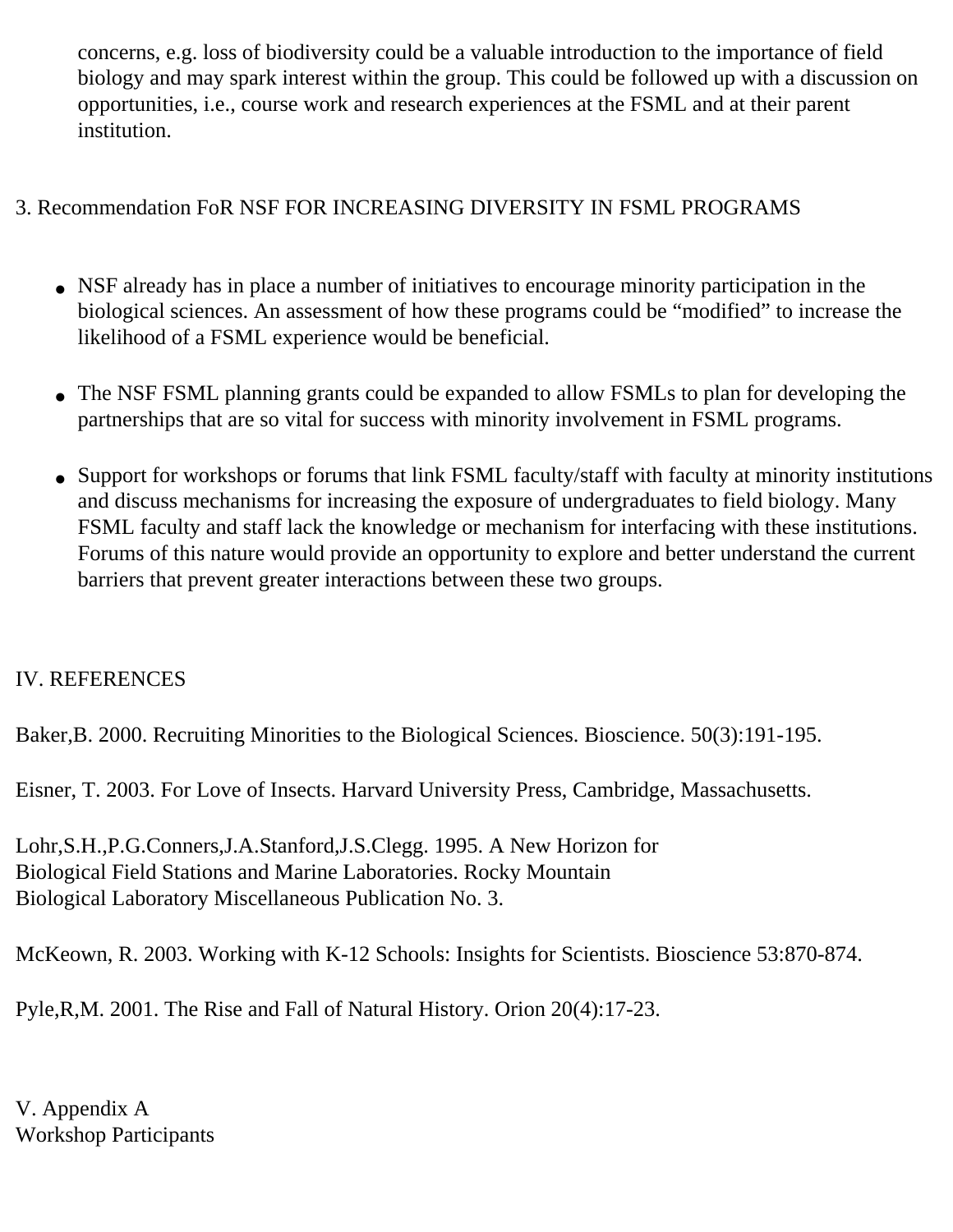\*\* Members of the Steering Committee

\*\*Alan Berkowitz Institute of Ecosystem Studies, Box R,Millbrook, NY 12545 845/677-5359 e-mail: BerkowitzA@ecostudies.org

Kathy A. Coates Bermuda Biological Station for Research, Inc., Ferry Reach, St. George's, GE01 BERMUDA 441/297-1880 x 216 e-mail: kcoates@bbsr.edu

Diane Ebert-May Department of Plant Biology, Michigan State University E. Lansing, MI 48823 517/353-6486 e-mail: ebertmay@msu.edu

Matt Gilligan Department of Biology, Savannah State University, Savannah, GA 31404 912/356-2809 e-mail: gillganm@tigerpaw.ssu.peachnet.edu

\*\*Jan Hodder Oregon Institute of Marine Biology, University of Oregon, P.O. Box 5389, Charleston, OR 97420 541/888-2581, ex. 215 e-mail: jhodder@uoregon.edu

Jerry D. Johnson Department of Biological Sciences, University of Texas at El Paso, 500 W. University Avenue, El Paso, Texas 79968 915/747-6984 e-mail: jjohnson@utep.edu

\*\*Michael J. Klug W.K. Kellogg Biological Station, Michigan State University, 3700 E. Gull Lake Drive, Hickory Corners, MI 49060 616/671-2341 e-mail: Klug@kbs.msu.edu

\*\*Marianne Krasny Department of Natural Resources, 16 Fernow Hall, Cornell University, Ithaca, NY 14850 607/255-2827 e-mail: mek2@cornell.edu

Ron Lawrenz Research and Collections Division, Science Museum of Minnesota, 120 W. Kellogg Blvd. St. Paul, MN 55102 651/221-2539 e-mail: lawrenz@smm.org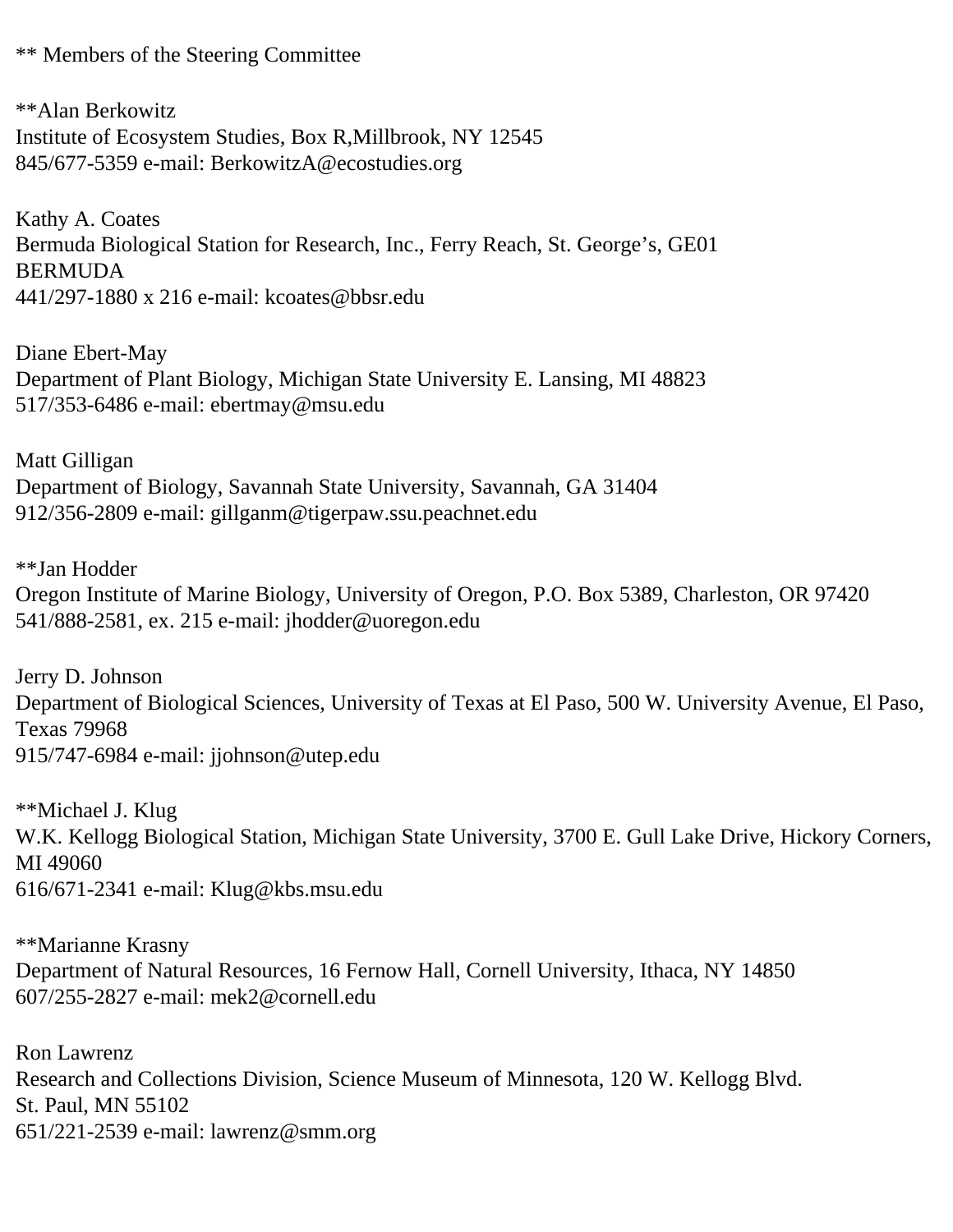Therese Markow

Department of Ecology and Evolutionary Biology, Biosciences West 310, University of Arizona, Tucson, AZ 85721-0088 520/621-3323 e-mail: tmarkow@arl.arizona.edu

Robert B. Matlock, Jr. La Selva Biological Station, Organization for Tropical Studies, Puerto Viejo de Sarapiqui COSTA RICA 506/766-6565 e-mail: rmatlock@sloth.ots.ac.cr

Arthur McKee Andrews Experiment Forest, Oregon State University, P.O. Box 300 Blue River, OR 97413 541/822-6300 – FAX: 541/822-6329 e-mail: mckee@fls.orst.edu

Eric Nagy University of Virginia, Mountain Lake Biological Station, 238 Gilmer Hall, P.O. Box 400327, Charlottesville, VA 22904-4327 804/982-5486 and 540/626-7196 (summer) e-mail: enagy@virginia.edu

Sonia Ortega LTER Network Office, Department of Biology, University of New Mexico, Albuquerque NM 87131- 1091 (505) 272-7350 e-mail: sortega@lternet.edu

Jerome G. Rozen, Jr. American Museum of Natural History, Division of Invertebrate Zoology, Central Park West @ 79th Street, New York, NY 10024-5192 217/769-5466 e-mail: rozen@amnh.org

\*\*Hilary Swain Archbold Biological Station, P.O. Box 2057, Lake Placid, FL 33862-2057 863/465-2571 e-mail: Hswain@archbold-station.org

\*\*Steve Tonsor Department of Biological Sciences, University of Pittsburgh, Pittsburgh, PA 16424 412/624-5491 e-mail: Tonsor@pitt.edu

Cindy Wilber Jasper Ridge Biological Preserve, Stanford University, Stanford, CA 94305-5020 650/327-2277 e-mail: cwilber@leland.stanford.edu

Kathy Williams